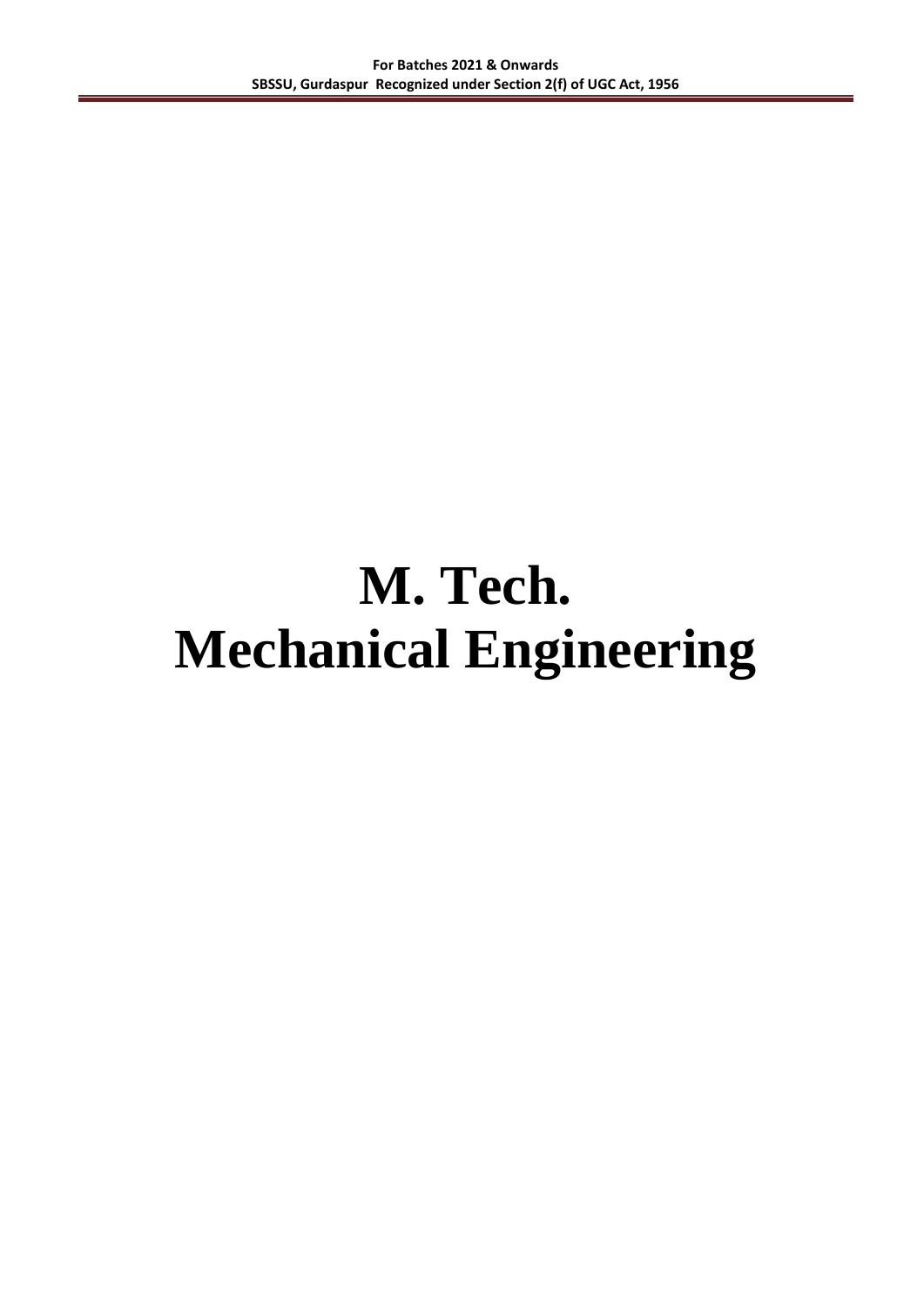| <b>SEMESTER 1st</b> |                     |                                                 |                |                |                  |                | <b>Marks</b> |      | <b>Total</b> |
|---------------------|---------------------|-------------------------------------------------|----------------|----------------|------------------|----------------|--------------|------|--------------|
| S<br>N <sub>o</sub> | <b>Subject Code</b> | <b>Subject Name</b>                             | L              | T              | ${\bf P}$        | <b>Credit</b>  | Int.         | Ext. |              |
| $\mathbf{1}$        | <b>MTME-21101</b>   | <b>Advanced Engineering</b><br><b>Materials</b> | $\overline{4}$ | $\overline{0}$ | $\theta$         | $\overline{4}$ | 50           | 100  | 150          |
| $\overline{2}$      | MTME-21102          | <b>Finite Element Analysis</b>                  | 3              | ļ              | $\overline{0}$   | $\overline{4}$ | 50           | 100  | 150          |
| 3                   | <b>MTME-21103</b>   | Advanced Design of<br><b>Mechanical Systems</b> | 3              | ļ              | $\theta$         | $\overline{4}$ | 50           | 100  | 150          |
| $\overline{4}$      | <b>MTME-21104</b>   | <b>Operations Management</b>                    | $\overline{4}$ | $\theta$       | $\theta$         | $\overline{4}$ | 50           | 100  | 150          |
| 5                   | <b>MTME-21105</b>   | Advanced<br>Thermodynamics                      | $\overline{4}$ | $\overline{0}$ | $\theta$         | $\overline{4}$ | 50           | 100  | 150          |
|                     |                     |                                                 | 18             | $\overline{2}$ | $\boldsymbol{0}$ | 20             | 250          | 500  | 750          |

## **Study Scheme of M. Tech. Mechanical Engineering**

| <b>SEMESTER 2nd</b> |                     |                                          |                |                |                  |                | <b>Marks</b> |     | <b>Total</b> |
|---------------------|---------------------|------------------------------------------|----------------|----------------|------------------|----------------|--------------|-----|--------------|
| S<br>N <sub>o</sub> | <b>Subject Code</b> | <b>Subject Name</b>                      | L              | T              | $\mathbf{P}$     | <b>Credit</b>  | Int.         | Ext |              |
| $\mathbf{1}$        | <b>MTME-21201</b>   | <b>Research Methodology</b>              | 3              | $\downarrow$   | $\Omega$         | 4              | 50           | 100 | 150          |
| $\overline{2}$      | <b>MTME-21202</b>   | Tribology                                | $\overline{4}$ | $\theta$       | $\theta$         | $\overline{4}$ | 50           | 100 | 150          |
| 3                   | <b>MTME-21203</b>   | Modern Manufacturing<br><b>Processes</b> | $\overline{4}$ | $\theta$       | $\theta$         | $\overline{4}$ | 50           | 100 | 150          |
| $\overline{4}$      | <b>MTME-21204</b>   | <b>Computational Fluid</b><br>Dynamics   | 3              | ¥              | $\Omega$         | $\overline{4}$ | 50           | 100 | 150          |
| 5                   | MTME-21XXX          | $Elective-I$                             | $\overline{4}$ | $\theta$       | $\theta$         | 4              | 50           | 100 | 150          |
|                     |                     |                                          | 18             | $\overline{2}$ | $\boldsymbol{0}$ | 20             | 250          | 500 | 750          |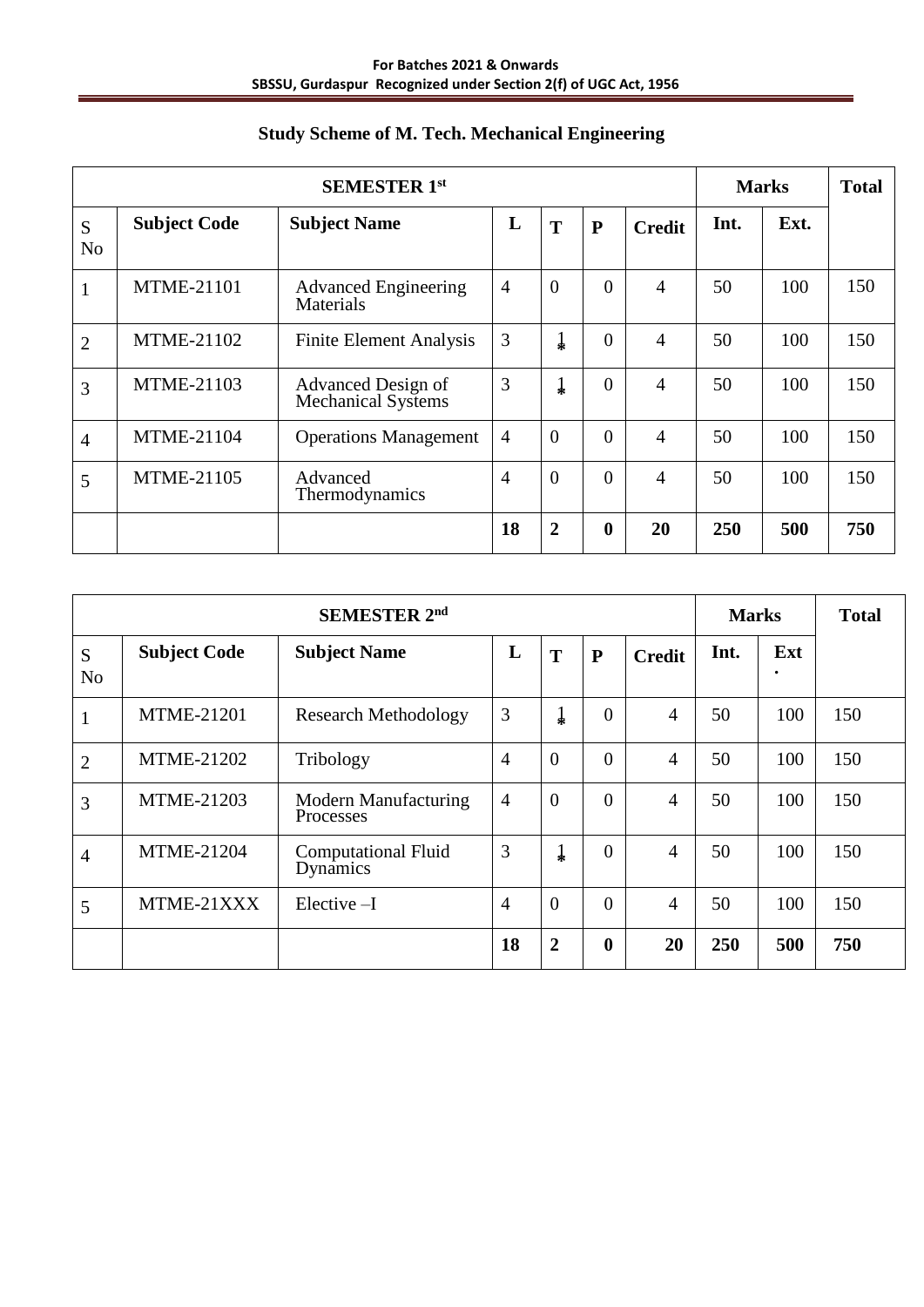**For Batches 2021 & Onwards SBSSU, Gurdaspur Recognized under Section 2(f) of UGC Act, 1956**

| <b>SEMESTER 3rd</b><br><b>Marks</b> |                     |                     |                          |                  |                |                | <b>Total</b> |                  |     |
|-------------------------------------|---------------------|---------------------|--------------------------|------------------|----------------|----------------|--------------|------------------|-----|
| S No                                | <b>Subject Code</b> | <b>Subject Name</b> | L                        | T                | ${\bf P}$      | Credit         | Int.         | Ext<br>$\bullet$ |     |
| 1                                   | MTME-21XXX          | Elective-II         | $\overline{4}$           | $\theta$         | $\theta$       | $\overline{4}$ | 50           | 100              | 150 |
| $\overline{2}$                      | MTME-21XXX          | Elective-III        | $\overline{4}$           | $\theta$         | $\theta$       | 4              | 50           | 100              | 150 |
| 3                                   | <b>MTME-21301</b>   | Project             | $\overline{\phantom{0}}$ |                  | 12             | 6              | 50           | 50               | 100 |
| $\overline{4}$                      | <b>MTME-21302</b>   | Seminar             | $\overline{\phantom{a}}$ |                  | $\overline{4}$ | $\overline{2}$ | 100          |                  | 100 |
|                                     |                     | <b>Total</b>        | 8                        | $\boldsymbol{0}$ | 16             | 16             | 250          | 250              | 500 |

| <b>SEMESTER 4th</b> |                     |                     |   |                  |    |        |                                   |
|---------------------|---------------------|---------------------|---|------------------|----|--------|-----------------------------------|
| S No                | <b>Subject Code</b> | <b>Subject Name</b> | L | $\mathbf T$      | P  | Credit | <b>Evaluation</b><br>Criteria     |
|                     | <b>MTME-21401</b>   | Dissertation        | U | $\boldsymbol{0}$ | 28 | 14     | Satisfactory/<br>Non Satisfactory |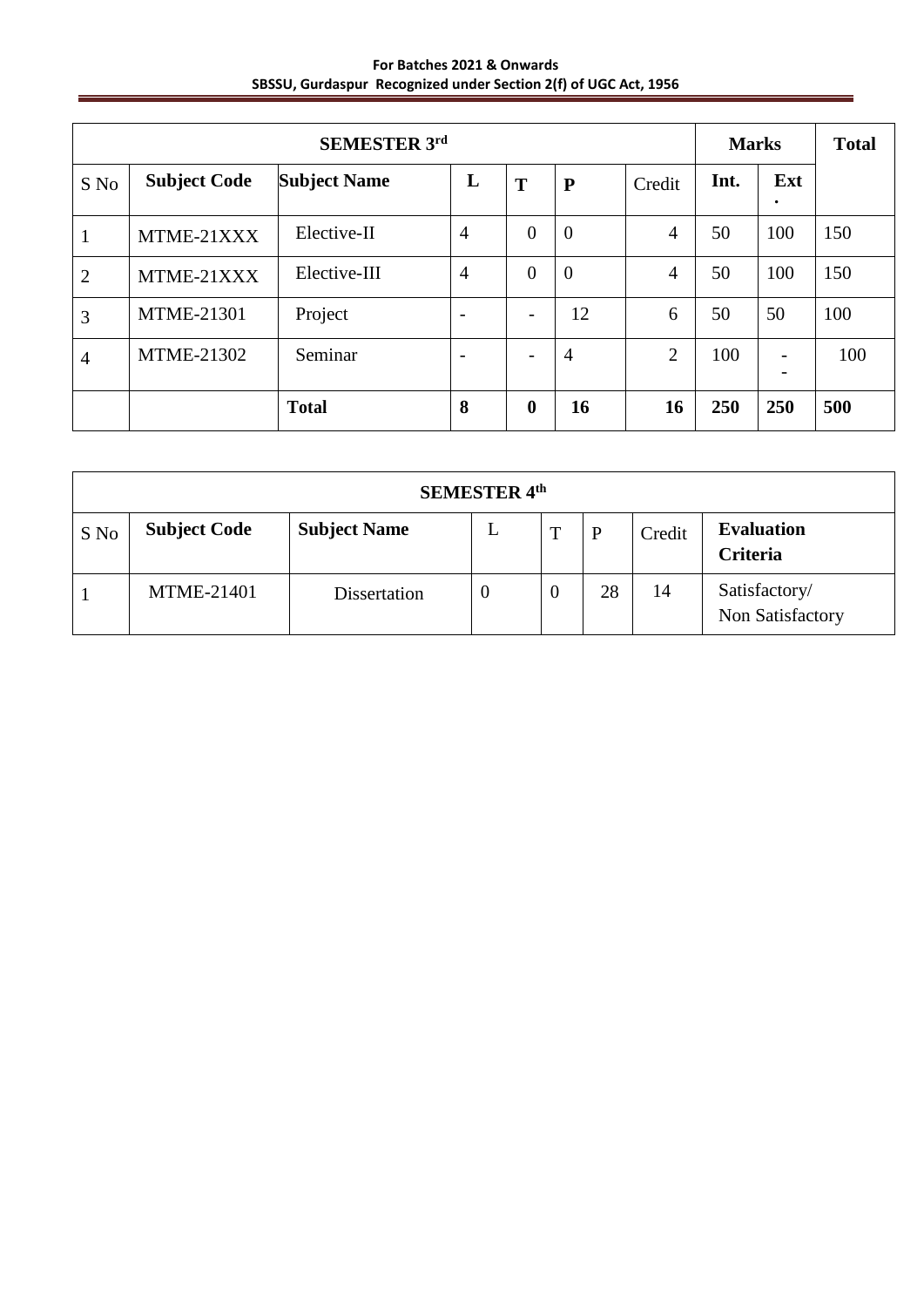## **List of Elective Subjects**

## **List of Electives - I**

- 1. MTME-21205 Advanced Welding Technology 2. MTME-21206 Advanced Material Characterization Techniques 3. MTME-21207 Rapid Prototyping 4. MTME-21208 Advanced Metal Cutting 5. MTME-21209 Advanced Casting Processes
- 6. MTME-21210 Product Design and Development

## **List of Elective - II**

1. MTME-21214 Engineering Design Optimization 2. MTME-21215 Advanced Vibration Engineering 3. MTME-21216 Mechatronics 4. MTME-21217 Dynamics of Rotating Machines 5. MTME-21218 Experiential Stress Analysis 6. MTME-21219 Sustainable Design and Manufacturing 7. MTME-21220 Vibration and Noise Control 8. MTME-21221 Composite Materials 9. MTME-21222 Instrumentation and Control Engineering

## **List of Elective - III**

| 1. MTME-21223 | <b>Advanced Internal Combustion Engines</b> |
|---------------|---------------------------------------------|
| 2. MTME-21224 | Design of Steam Turbine                     |
| 3. MTME-21225 | <b>Convective Heat Transfer</b>             |
| 4. MTME-21226 | <b>Combustion Engineering</b>               |
| 5. MTME-21227 | Conductive & Radiative Heat Transfer        |
| 6. MTME-21228 | Solar Energy Utilization                    |
| 7. MTME-21229 | Design of HVAC systems                      |
| 8. MTME-21230 | Design and Optimization of Thermal Systems  |
| 9. MTME-21231 | <b>Advanced Heat and Mass Transfer</b>      |
| 10.MTME-21232 | Refrigeration and cryogenics                |
| 11.MTME-2133  | Air conditioning system design              |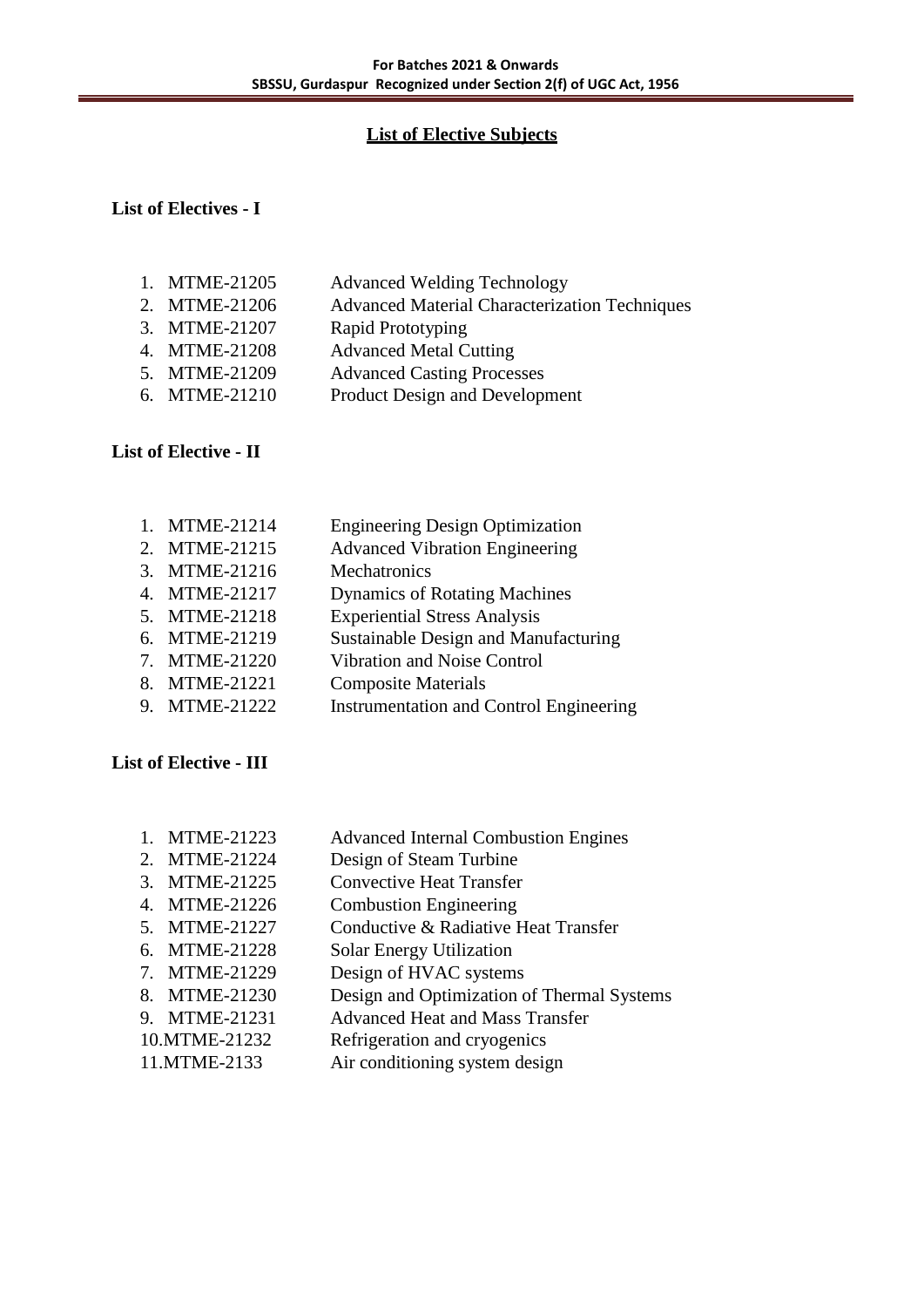## **MTME-21101 ADVANCED ENGINEERING MATERIALS**

**Internal Marks: 50 L T P External Marks: 100 4 0 0 Total Marks: 150**

## **1. Classification and Selection of Materials**

Classification of materials, properties required in Engineering materials, Criteria of selection of materials, Requirements / needs of advance materials. (5)

## **2. Composite Materials**

Fiber reinforced, laminated and dispersed materials with metallic matrix of aluminium, copper and Titanium alloys and with non-metallic matrix of unsaturated polyesters and epoxy resins. Development, Important properties and applications of these materials. (7)

## **3. Ceramics and Glasses - Bio-ceramics**

Nearly inert ceramics, bio-reactive glasses and glass ceramics, porous ceramics; Calcium phosphate ceramics: grafts, coatings Physico-chemical surface modification of materials used in medicine. (7)

## **4. Low & High Temperature Materials**

Properties required for low temperature applications, Materials available for low temperature applications, Requirements of materials for high temperature applications, Materials available for high temperature applications, Applications of low and high temperature materials. (7)

## **5. Smart Materials**

Shape Memory Alloys, Varistors and Intelligent materials for bio-medical applications, Polymers and Plastics from industry. Development, important properties and applications of these materials. (7)

## **6. Nanomaterials**

Definition, Types of nanomaterials including carbon nanotubes and nanocomposites, Physical and mechanical properties, Applications of nanomaterials. (7)

- 1. Engineering Material Technology by James A. Jacobs & Thomas F. Kilduff. Prentice Hall.
- 2. Materials Science and Engineering by WD. Callister Jr., Wiley India Pvt. Ltd., 2010
- 3. Engineering Design: A Materials and Processing Approach by G.E. Dieter, McGraw Hill, 1991.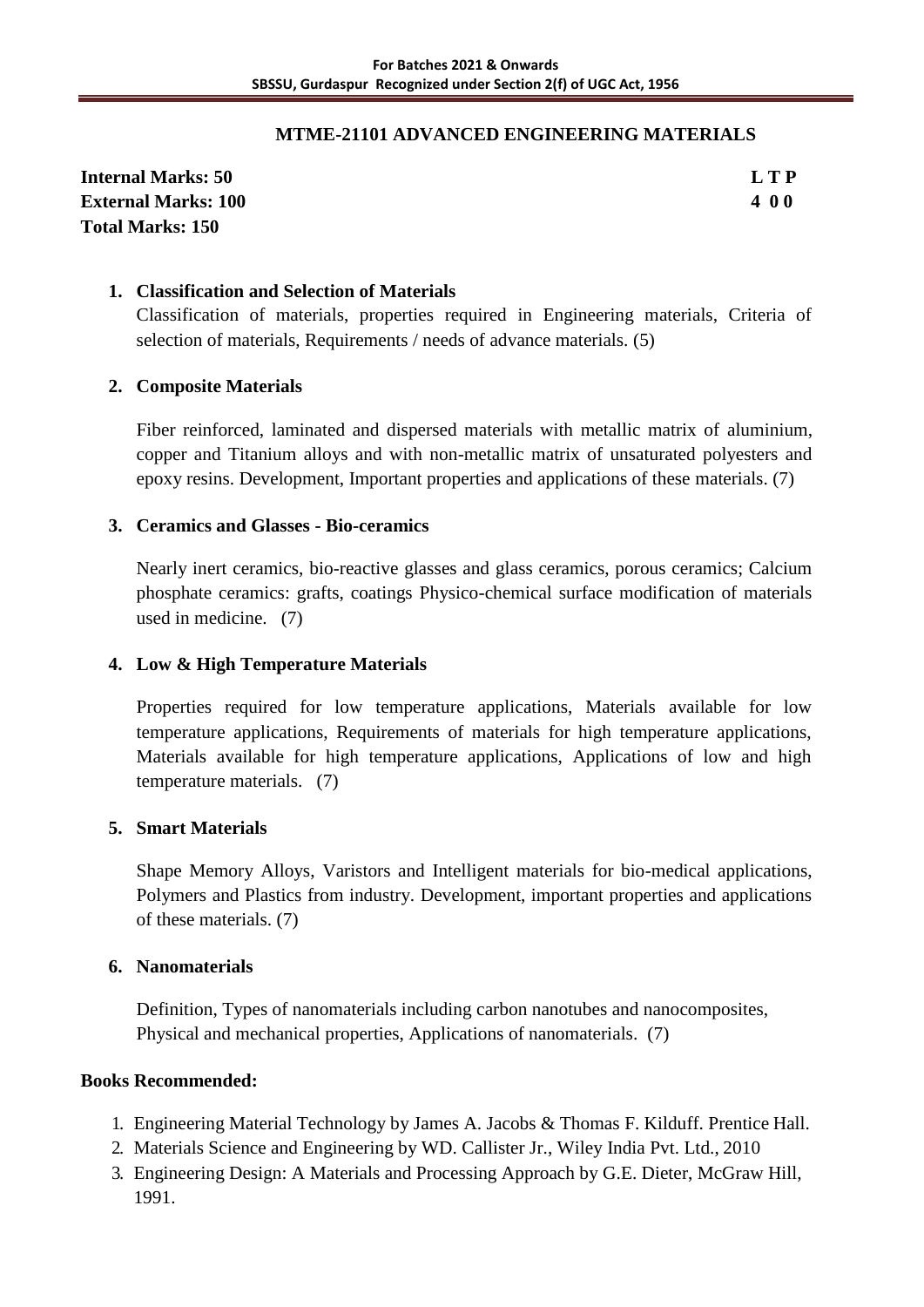- 4. Materials Selection in Mechanical Design by M.F. Ashby, Pergamon Press, 1992.
- 5. Introduction to Engineering Materials & Manufacturing Processes by NIIT, Prentice Hall of India.
- 6. Engineering Materials Properties and Selection by Kenneth G. Budinski, Prentice Hall of India.
- 7. Selection of Engineering Materials by Gladius Lewis, Prentice-Hall, New Jersey, US.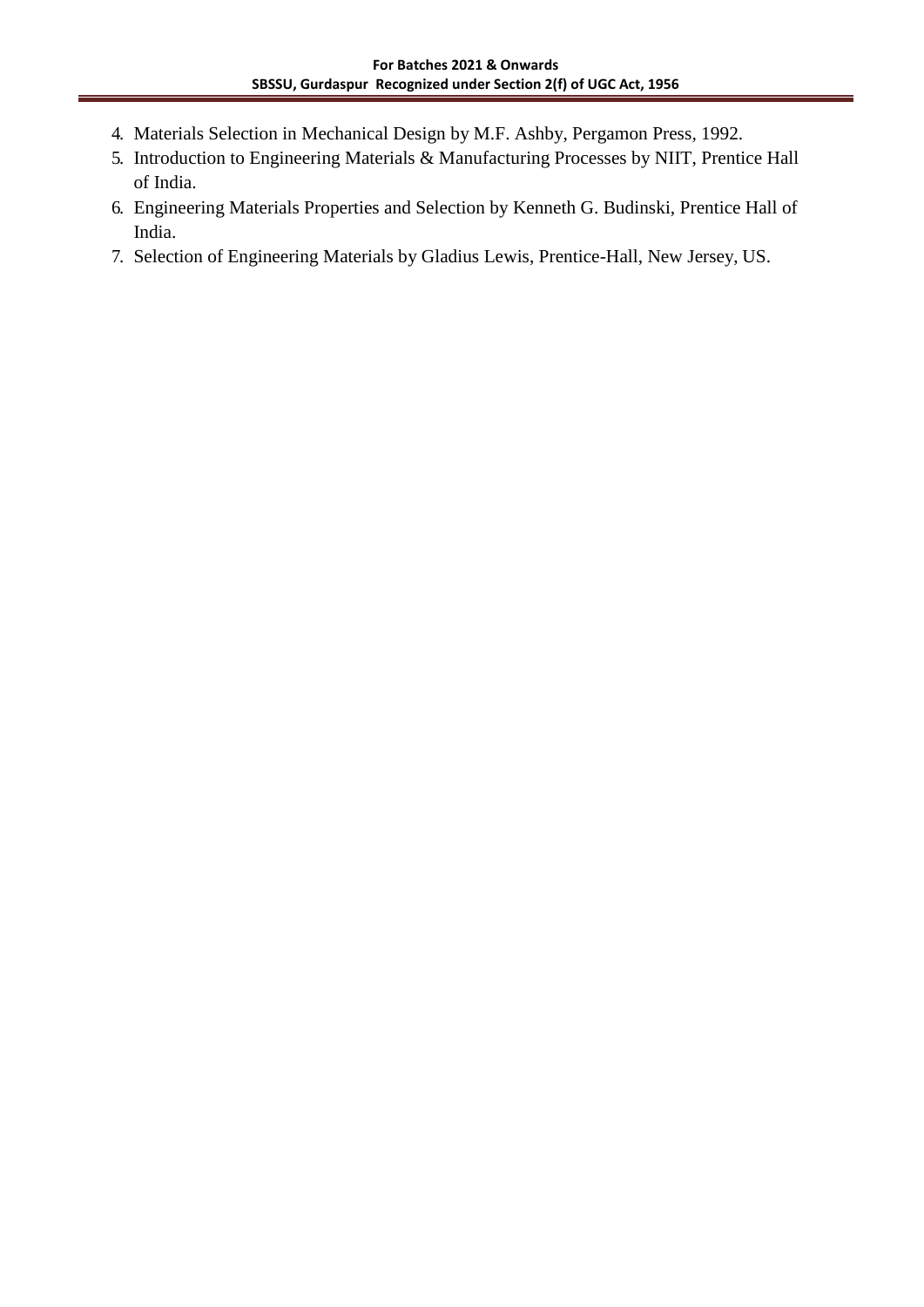## **MTME-21102 FINITE ELEMENT ANALYSIS**

| <b>Internal Marks: 50</b>  | L T P |
|----------------------------|-------|
| <b>External Marks: 100</b> | 3 1 0 |
| <b>Total Marks: 150</b>    |       |

## **1. Introduction to Finite Element Method**

Basic concept, Historical background, engineering applications, general Description, comparison with other methods. (5)

## **2. Formulations and Variation Methods**

Need for weighted, integral forms, relevant mathematical concepts and formulae, weak formulation of boundary value problems, variational methods, Rayleigh –Ritz method and weighted residual approach. (5)

## **3. Finite Element Techniques**

Model boundary value problem, finite element discretization, element shapes, sizes And node locations, interpolation functions, derivation of element equations, connectivity, boundary conditions, FEM solution, post-processing, Compatibility and completeness requirements, convergence criteria, higher order and isoparametric elements, natural coordinates, Langrange and Hermit Polynomials. (10)

## **4. Applications to Solid and Structural Mechanics Problems**

External and internal equilibrium equations, one-dimensional stress-strain relations, plane stress and strain problems, axis symmetric and three dimensional stress-strain problems, strain displacement relations, boundary conditions compatibility equations, analysis of trusses, frames and solids of revolution, computer programs. (8)

## **5. Application to Heat Transfer Problem**

Variational approach, Galerkin approach, one-dimensional and two-dimensional steady state problems for conduction, convection and radiation, transient problems. (5)

## **6. Application to Fluid Mechanics Problems**

In viscid incompressible flow, potential function and stream function formulation, incompressible viscous flow, stream function, velocity-pressure and stream functionvorticity formulation, solution of incompressible and compressible fluid film lubrication problems. (7)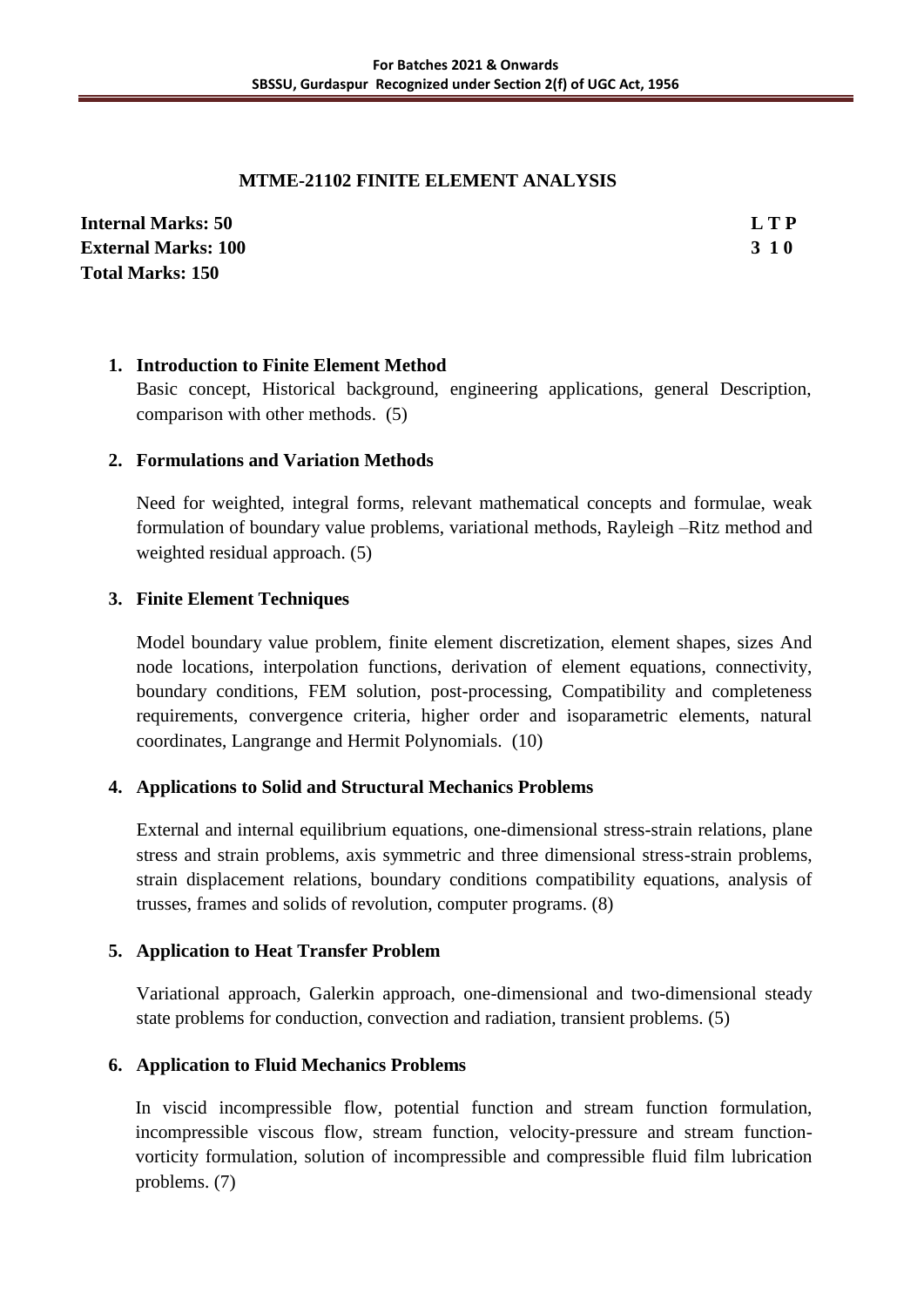- 1. Introductory Finite Element Method by Chandrakant S Desai, Tribikram Kundu
- 2. The Finite Element Method: Volume 2 by O C Zienkiewicz, R L Taylor
- 3. Building Better Products With Finite Element Analysis by Vince Adams, Abraham Askenazi
- 4. Finite Element Implementation by Y K Cheung
- 5. Finite Element Analysis With Personal Computers by Champion, J M Ensminger, Edward R Champion
- 6. Programming the Finite Element Method by Ian M. Smith, Vaughan Griffiths
- 7. The Finite Element Method for Engineers by Kenneth H. Huebner, Donald L. Dewhirst, Douglas E. Smith, Ted G. Byrom
- 8. The Finite Element Method and Its Reliability by Ivo Babuska, T Strouboulis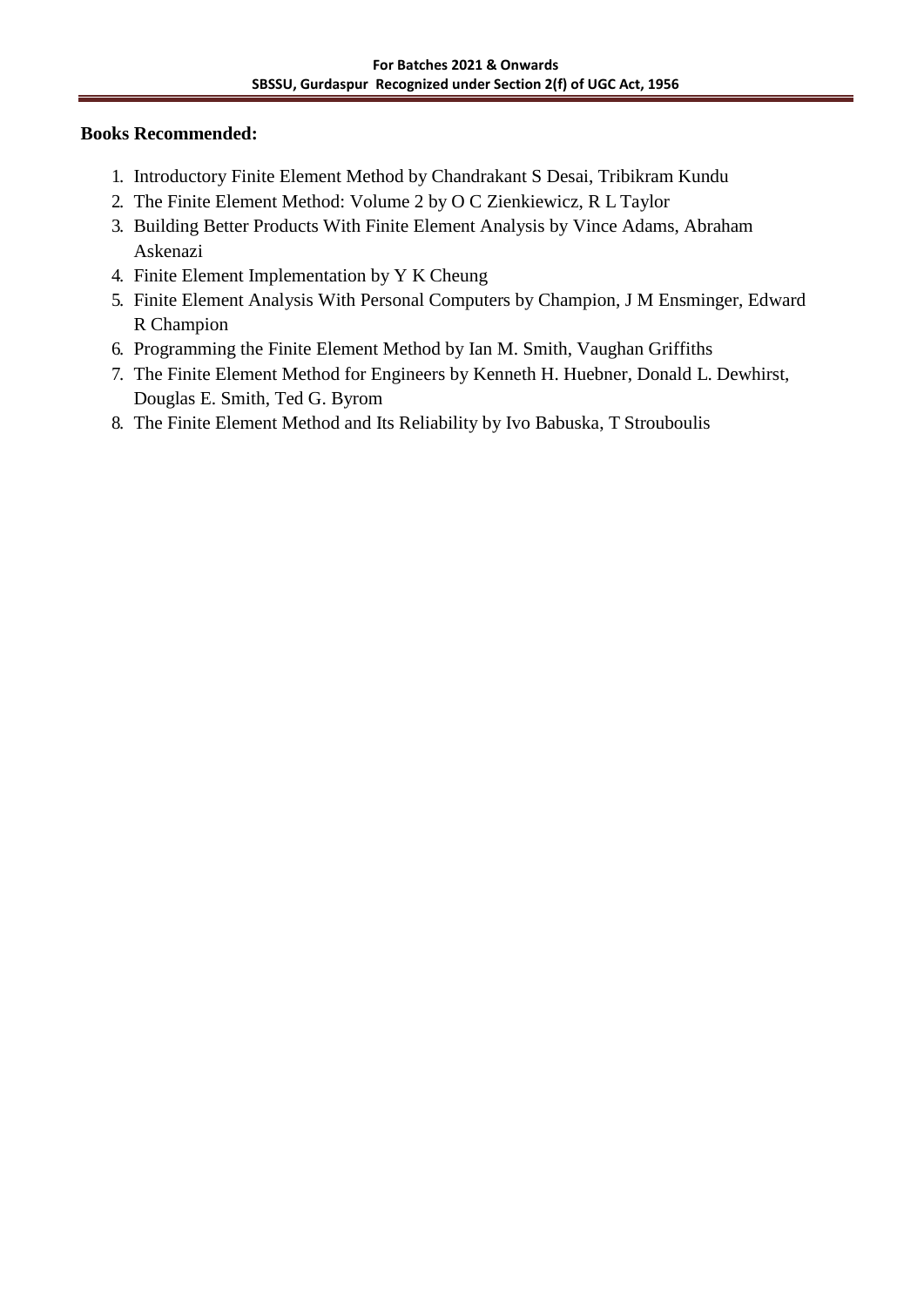## **MTME-21103 ADVANCED DESIGN OF MECHANICAL SYSTEMS**

| <b>Internal Marks: 50</b>  | L T P |
|----------------------------|-------|
| <b>External Marks: 100</b> | 3 1 0 |
| <b>Total Marks: 150</b>    |       |

## **1. Introduction**

System design approach for product design, its objectives and constraints, Integrated process design for Robust product design, Managing costs. (5)

## **2. Integrated Environment**

Integrating CAE, CAD, CAM tools, Simulating product performance and manufacturing Processes digitally, Need for industrial design impact, design process investigation of customer needs, conceptualization, refinement, management of the industrial design process, technology driven products, user driven products assessing the quality of industrial design. (7)

## **3. Material Selection**

Working principle, Materials and Manufacturing Design principles, Possible solutions, Materials choice, Influence of materials on form design of welded members, forgings and castings.(6)

## **4. Component Design**

Design features to facilitate machining: drills, milling cutters, keyways, Doweling procedures, counter sunk screws, Reduction of machined area, simplification by Separation, simplification by amalgamation, Design for machinability, Redesign of castings based on line considerations, Minimizing core requirements, machined holes, redesign of cast members to obviate cores.(6)

## **5. Design for Manufacture**

General design principles for manufacturability,: strength and mechanical factors, mechanisms selection, evaluation method, Process capability, Feature tolerances, Geometric tolerances, Assembly limits, Datum features, and Tolerance stacks.(6)

## **6. Design for Assembly**

Assembly processes, Handling and insertion process, Manual, automatic and robotic assembly, Cost of Assembly, Number of Parts, DFA guidelines. (4)

## **7. Design for the Environment**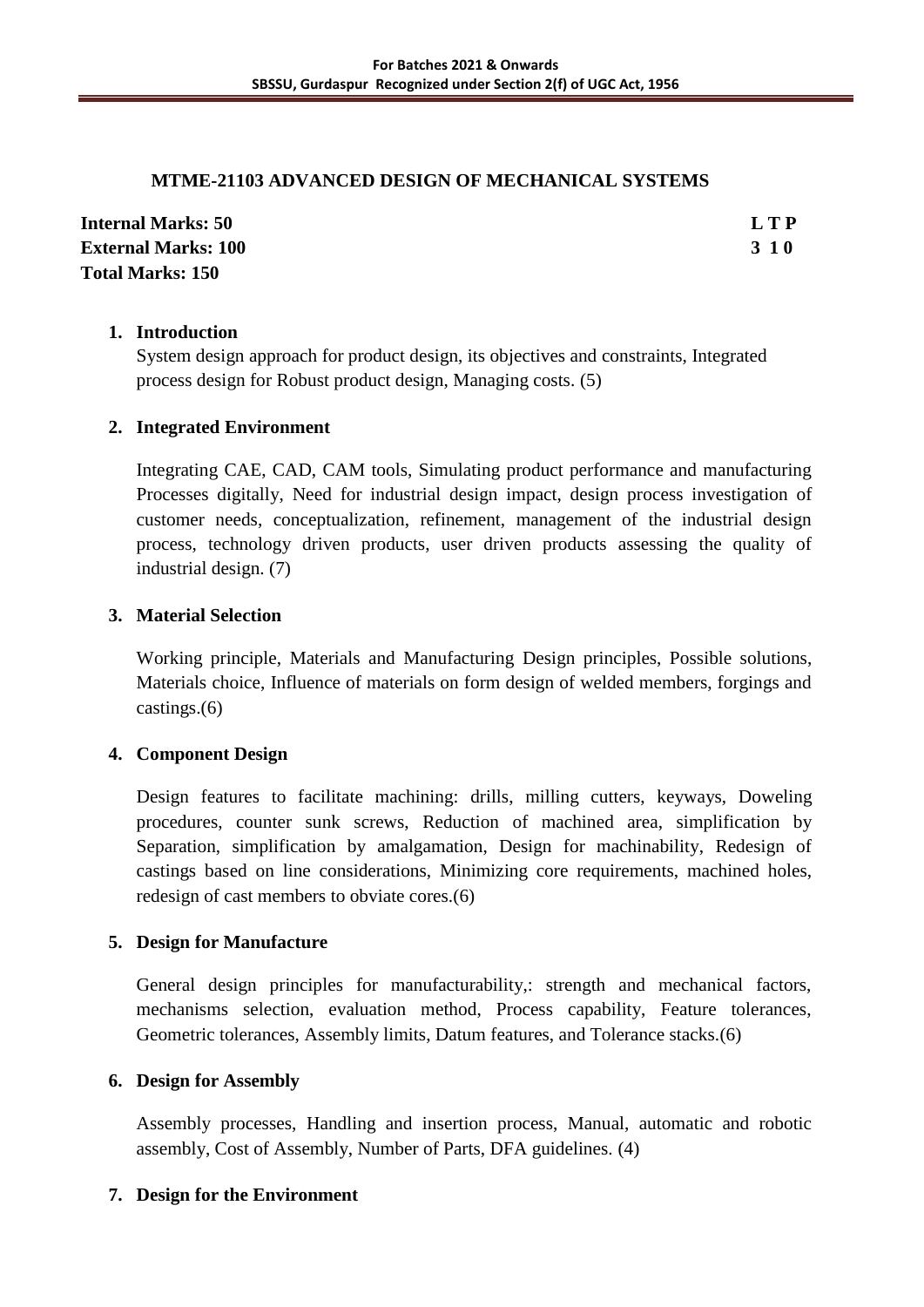Introduction, Environmental objectives, Global issues, Regional and local issues, Basic DFE methods, Design guide lines with example / application, Lifecycle assessment, Basic method, Design to minimize material usage, Design for recyclability, Design for Energy efficiency, Design to regulations and standards. Design for sustainability. (6)

- 1. Product Design and Development by Karl T.Ulrich and Steven D.Eppinger, 1999, McGraw Hill International Edns.
- 2. Design for Assembly Automation and Product Design by G. Boothroyd, 1980, New York, Marcel Dekker.
- 3. Design for Manufacture handbook by Bralla, 1999, Mc Graw Hill.
- 4. Product Design for Manufacture by Boothroyd, G, Heartz and Nike, 1994, Marcel Dekker.
- 5. Engineering Design and Design for Manufacture and Structural Approach by Dickson, John. R, and Corroda Poly, 1995, Field Stone Publisher, USA.
- 6. Design for the Environment by Fixer, J, 1996, McGraw Hill.
- 7. Design for the Environment by Angle Wood Cliff, Graedel T. Allen By. B, Prentice Hall.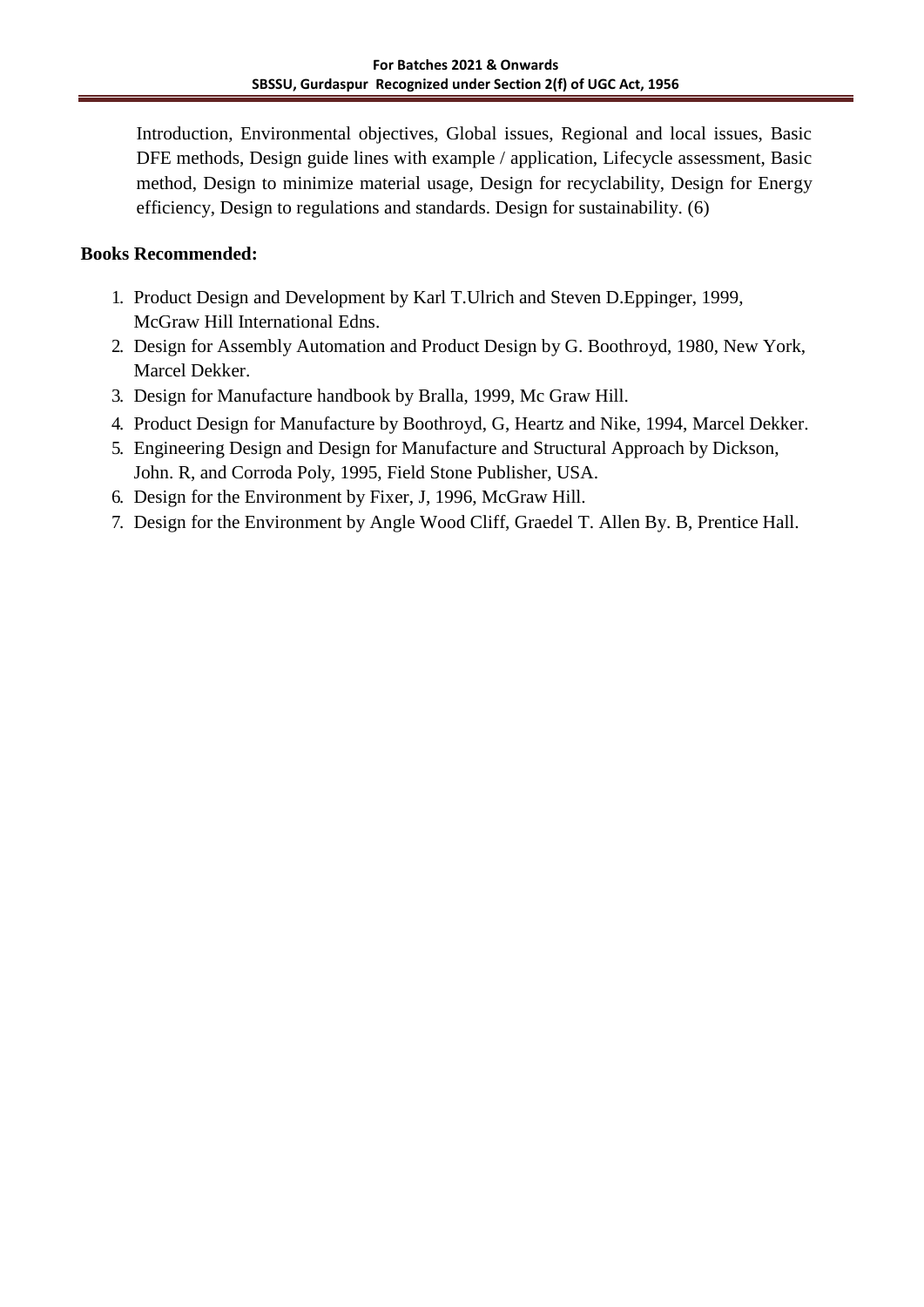## **MTME-21104 OPERATIONS MANAGEMENT**

**Internal Marks: 50 L T P External Marks: 100 4 0 0 Total Marks: 150**

## **1. Introduction**

Basic concepts of operations and production management, Types of manufacturing systems and their characteristics, scope of operations management. (6)

## **2. Product and Process Design**

System planning and design, long-range planning, product and process design and technological considerations, MACRO and MICRO process design.(6)

## **3. Demand Forecasting**

Role of demand forecasting in operations decisions; various demand patterns, qualitative and quantitative techniques of demand forecasting, introduction to standard software used in demand forecasting. (6)

## **4. Production Planning and Scheduling**

Aggregate production planning, operation scheduling, various scheduling criteria, lot sizing, job shop control; Mutli-stage manufacturing systems, their scheduling and management, capacity planning, introduction to standard software used for Production Planning and Scheduling. (8)

## **5. Materials Planning**

Details of material requirement planning (MRP), manufacturing resource planning (MRP-II) and enterprisewide resource planning (ERP) with their various techniques, JIT and JIT-II concepts. (7)

## **6. Facilities Planning**

Plant design, types and considerations in the plant location, plant layout types, design, evaluation, principles and types of material flow, optimum plant layout. (7)

- 1. Modern Production/Operations Management by Buffa, E. S. and Sarin, R. K, John Wiley & Sons.
- 2. Production Operations Management by Adam, E., Jr. and Ebert, R. E., Pearson Education.
- 3. Operations Management: Policy, Practice, and Performance Improvement by Brown, S.,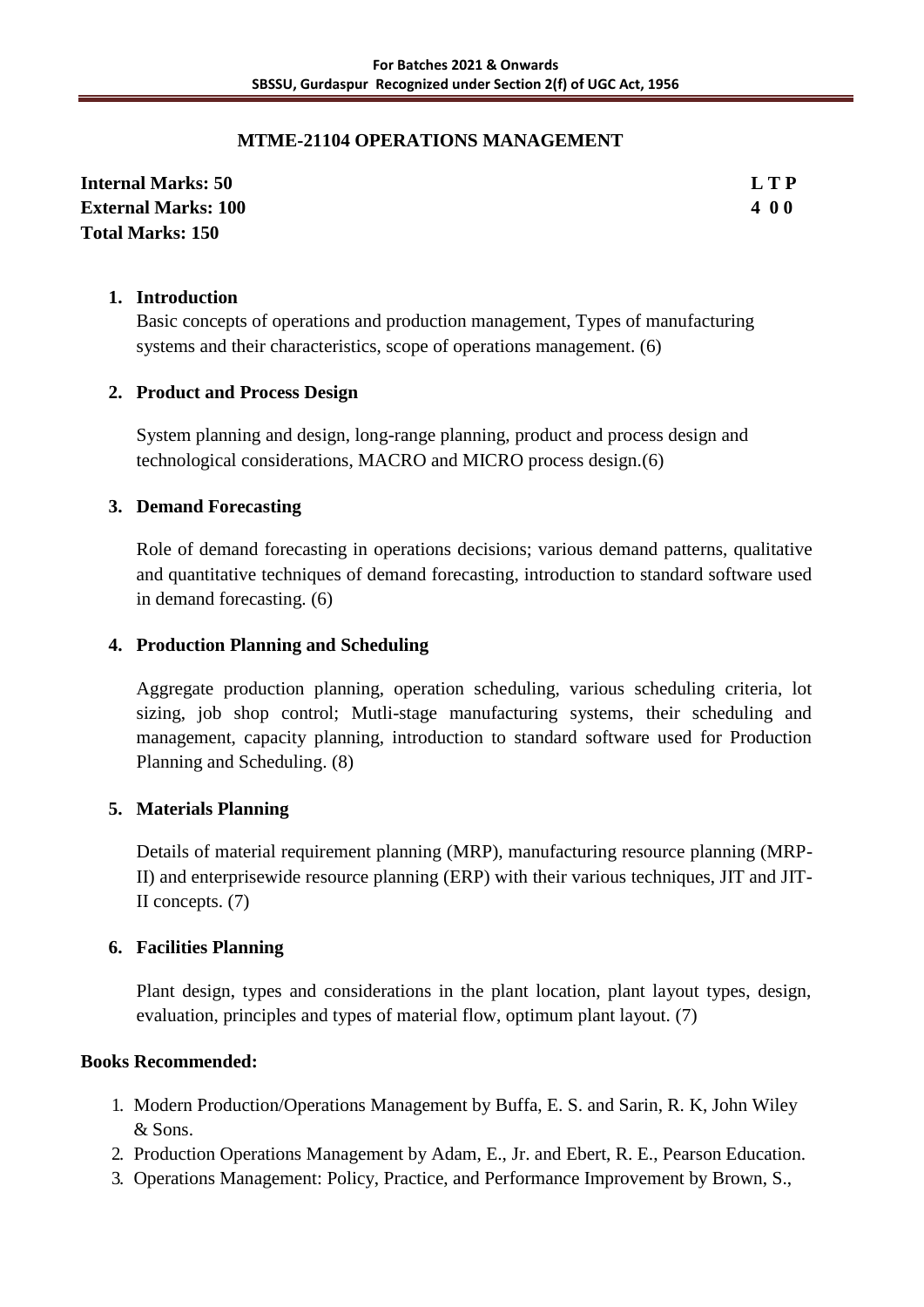Blackmon, K., Cousins, P. and Maylor H., Butterworth-Heinemann.

- 4. Operations Management by Dervitsiotis, K. N., McGraw Hill.
- 5. Production and Operations Management by Starr M. K.,Thomson Business Information.
- 6. Operations Management: Processes & Supply Chains by Karjewski, L. J, Ritzman, L. P. and Malhotra, M. K., Pearson Education.
- 7. Operations Management by S. Anil Kumar & N. Suresh, New Age International Publishers.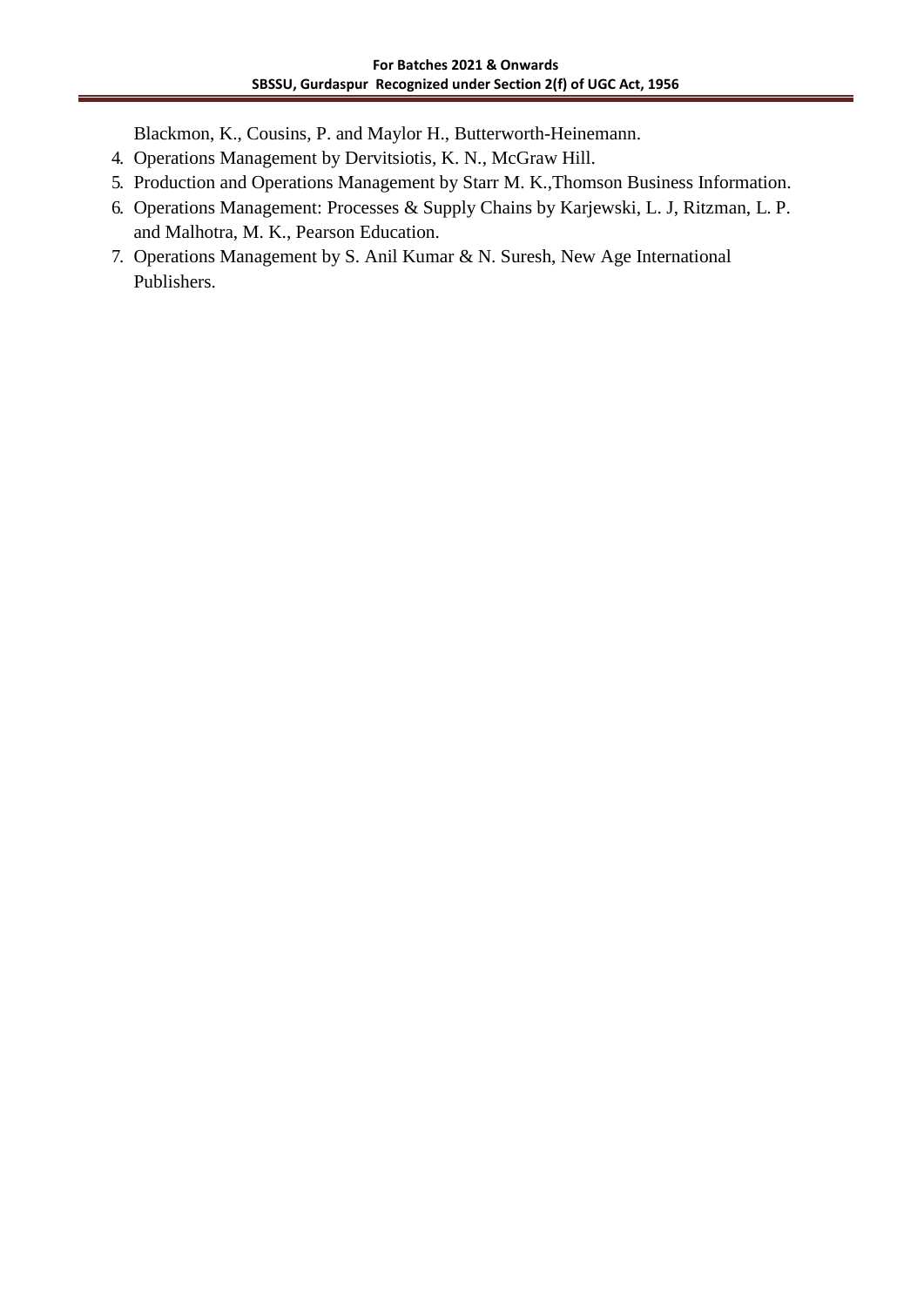## **MTME-21105 ADVANCED THERMODYNAMICS**

**Internal Marks: 50 L T P External Marks: 100 4 0 0 Total Marks: 150**

## **1. Review of Thermodynamic Laws and Corollaries**

Transient Flow Analysis, Second law of thermodynamics, Entropy, Availability and unavailability, Irreversibility, Thermodynamic Potentials, Maxwell's relations, Specific Heat relations, Mayer's relation, Evaluation of Thermodynamic properties of working substance.

P.V.T. surface, Equations of state, Real Gas behavior, Vander Waal's equation, Generalised compressibility Factor, Energy properties of Real Gases, Vapour pressure, Clausius– Clapeyron Equation, Throttling, Joule–Thompson coefficient. Non-reactive Mixture of perfect Gases, Governing Laws , Evaluation of properties, Psychrometric properties and psychrometric chart , Air conditioning processes , Cooling Towers, Real Gas mixture. (10)

## **2. Chemical Reactions**

Combustion, Combustion Reactions, Enthalpy of Formation, Entropy of Formation, Reference Levels for Tables, Energy of formation, Heat of Reaction, Adiabatic flame Temperature- General problems, Enthalpies, Equilibrium. Chemical Equilibrium of Ideal Gases, Effects of Non-reacting Gases Equilibrium in Multiple Reactions. The VantHoff's Equation. The chemical potential and phase Equilibrium, The Gibbs phase Rule. (8)

## **3. Power Cycles**

Review, Binary vapour cycle, co-generation and Combined cycles, Second law analysis of cycles, Refrigeration cycles. (6)

## **4. Thermodynamics of Irreversible Processes**

Introduction, phenomenological laws, Onsager Reciprocity Relation, Applicability of the phenomenological Relations, Heat Flux and Entropy Production, Thermodynamic phenomenon, Thermoelectric circuits. (8)

## **5. Direct Energy Conversion**

Introduction, Fuel Cells, Thermo-electric energy, Thermo-ionic power generation - Thermodynamic devices, Magneto Hydrodynamic Generators, Photo-voltaic cells. (8)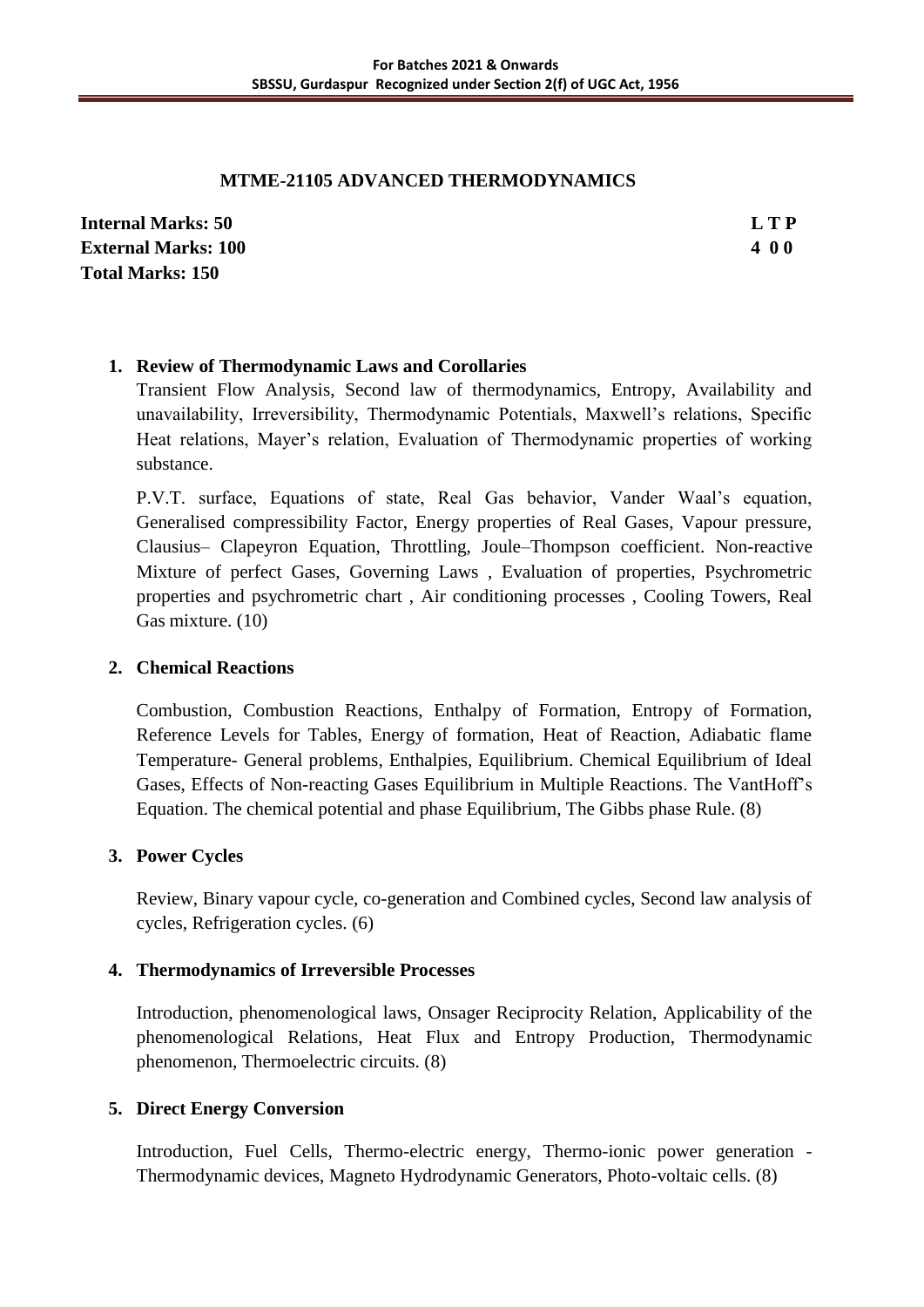- 1. Fundamentals of Thermodynamics, Sonntag, Borgnakke and Van Wylen, Wiley, 6th Edition
- 2. Thermo dynamics, Doolittle, Messe
- 3. Basic and Applied Thermodynamics, P.K. Nag, TMH
- 4. Thermodynamics, Moran and Shapario
- 5. Thermodynamics, Holman, McGraw Hill
- 6. Irreversible Thermodynamics, HR De Groff.
- 7. Engineering Thermodynamics, PL.Dhar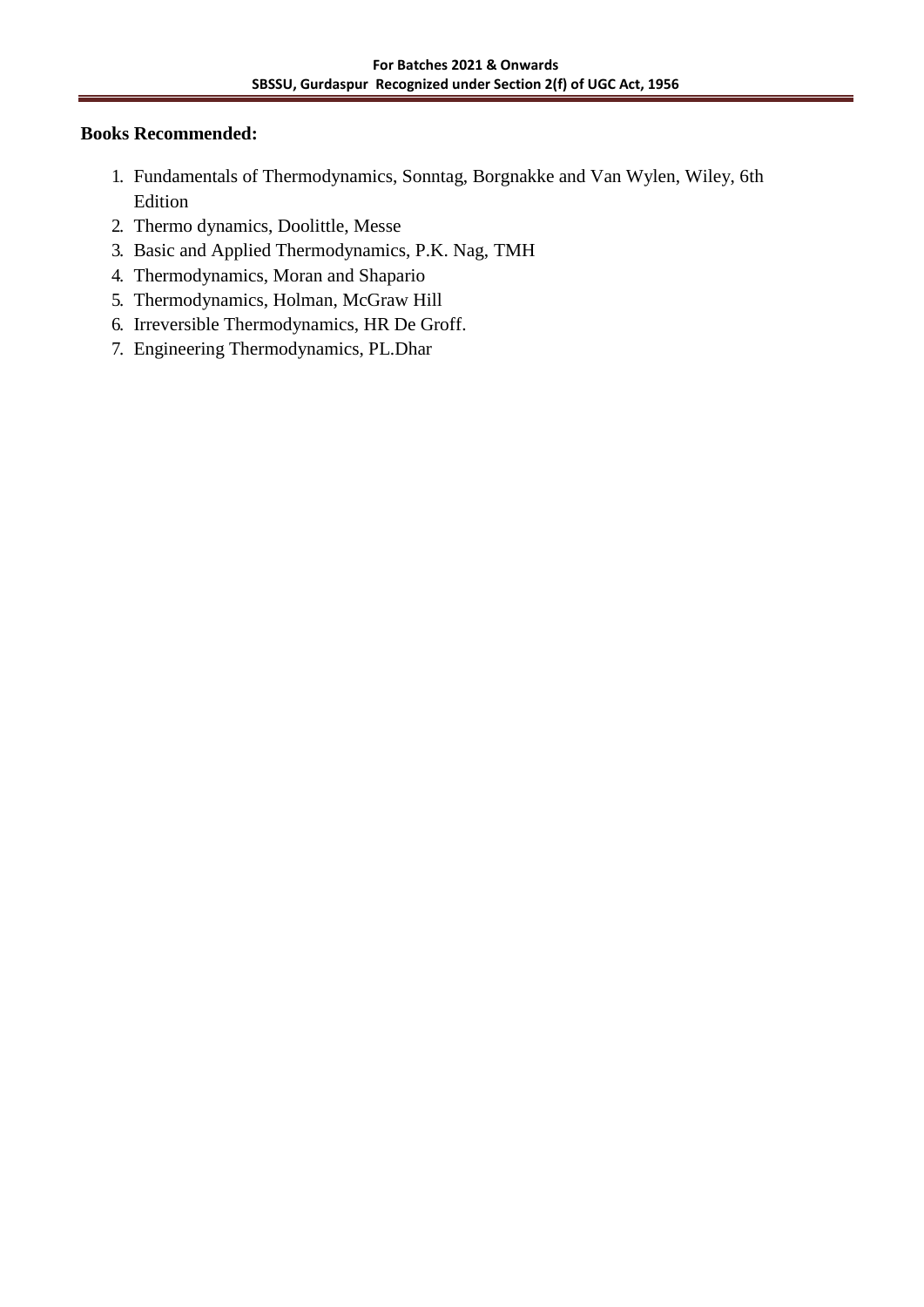## **MTME-21201 RESEARCH METHODOLGY**

| <b>Internal Marks: 50</b>  | L T P |
|----------------------------|-------|
| <b>External Marks: 100</b> | 3 1 0 |
| <b>Total Marks: 150</b>    |       |

## **1. Introduction to Research and Review Process**

Nature and objective of research, Research topic, Literature review, Formulation of problem, Research design, Sampling techniques, Data collection, Statistical and sensitive analysis of data, Interpretation of result and report writing. (6)

## **2. Introduction to Design of Experiment**

Basic principles, Error analysis in experiments, Classification of experimental designs, Design and analysis of one, 2k and 3k factors experiments, Completely randomized and randomized complete block designs (8)

## **3. Taguchi Design and ANOVA**

Taguchi method, Design of Experiments with the help of orthogonal arrays, Selection of parameters and Taguchi's Robust parameter design, Analysis of Variance, Main effects and interactions, Two-factor and three factors interaction and analysis of variance, Noise factors, Tolerance on control factors. Formation and analysis of Signal-to-Noise Ratio. (10)

## **4. Response Surface Method and Other Approaches to Process Optimize**

Introduction to response surface methodology, analysis of second order response surface, blocking in response surface design, the response surface approach to robust design, problem solution. (6)

## **5. Statistical Software**

Application of Statistical Softwares like SPSS, MS Excel, Mini Tab or MATLAB Software in Data Analysis. (6)

## **6. Research Ethics**

Plagiarism tools, reproducibility and accountability. (4)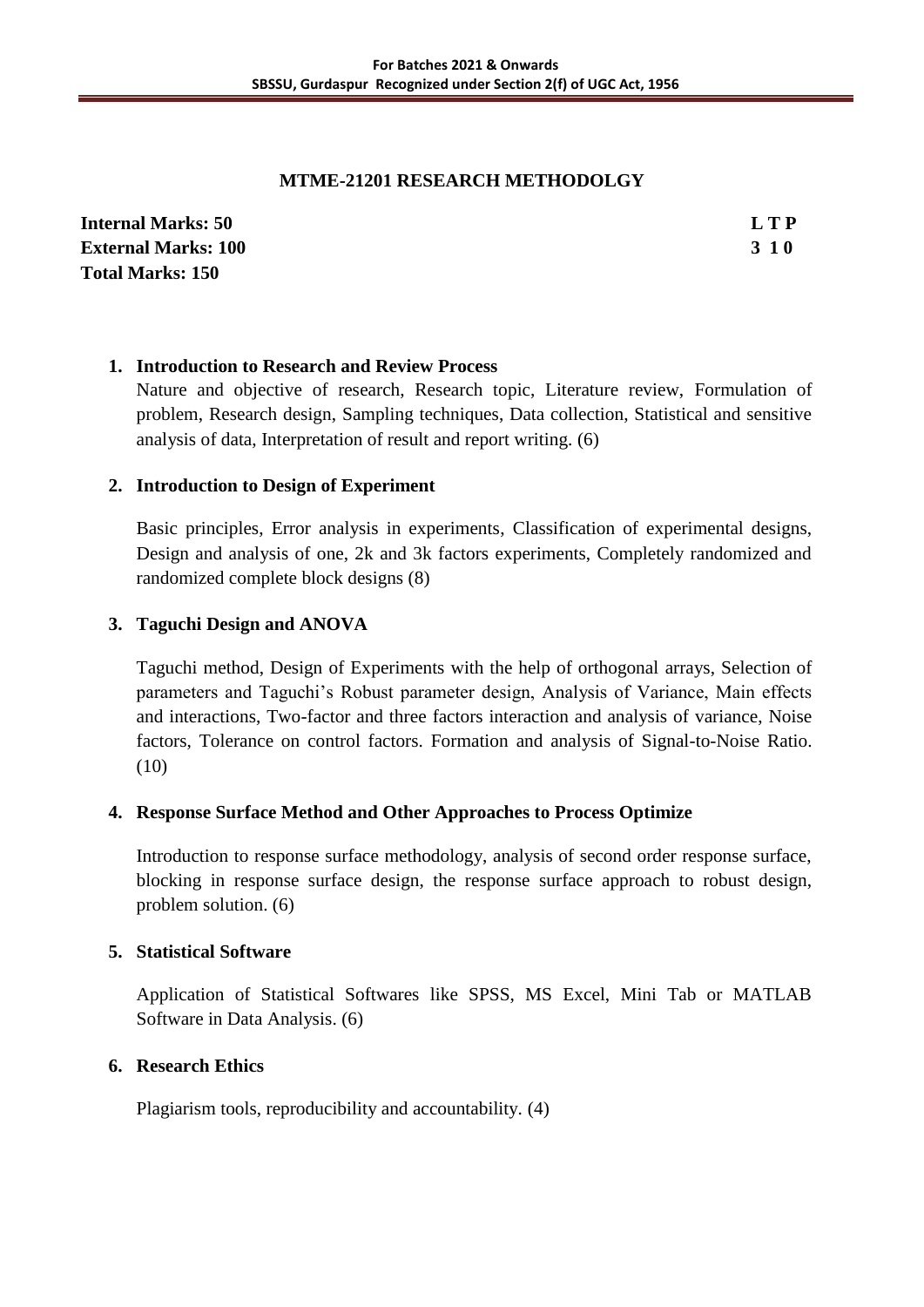- 1. Numerical Methods with Applications by Autar K Kaw, Egwu E Kalu, And Duc Nguyen
- 2. Design and Analysis of Experiments, Douglas C. Montgomery, John Wiley & Sons (Asia) Pvt Ltd.
- 3. Numerical Methods for Engineers, Chapra and Canale, 4th edition, 2005, Tata Mc Graw Hill.
- 4. Engineering Optimization, S.S.Rao, 3rd edition, 2000, New Age.
- 5. Probability and Statistics for Engineers and scientists, Walpole, Myers, Myers and Ye, 7th Edition, 2002, Pearson Education.
- 6. Statistics in Research, Bernand Ostle and Richard N.Mensing 3rd ed, 1975, Oxford & IBH Pub Co.
- 7. Research Methodology: Methods and Techniques by C.R. Kothari, Gaurav Garg , New Age international Publishers.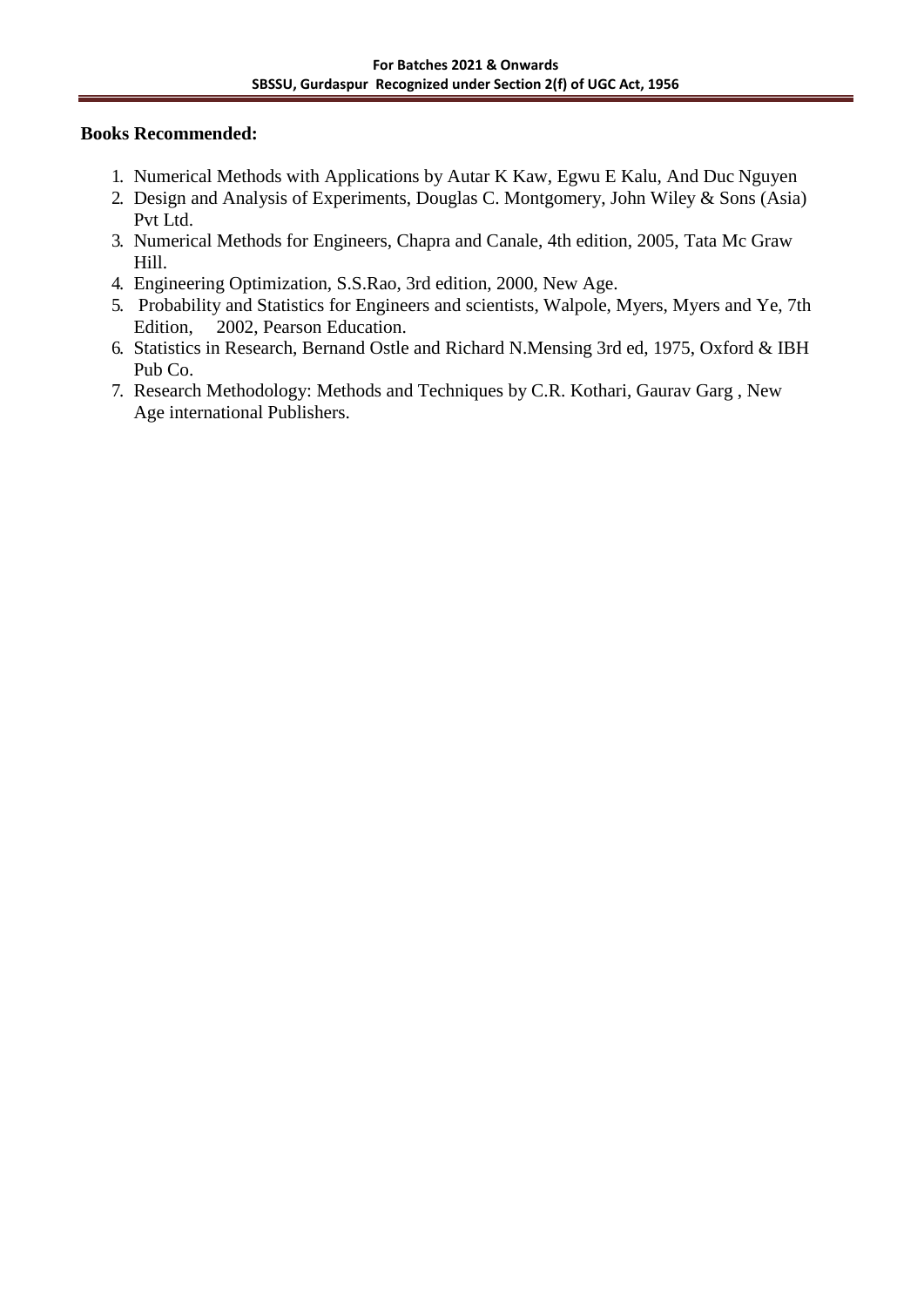## **MTME-21202 TRIBOLOGY**

**Internal Marks: 50 L T P External Marks: 100 4 0 0 Total Marks: 150**

## **1. Introduction**

Background, Meaning of tribology, Cost of friction and wear, Types of contacts, Types of motions, Types of deformations, Surface energy and flash temperature theory, Interdisciplinary approach. (8)

## **2. Friction and Wear**

Topography of engineering surfaces, Material properties influencing friction, Cause/source of friction, Laws of friction, Friction characteristics, Friction of metals, nonmetals, lamellar solids, ceramics and polymers, Energy dissipation mechanism, Stick-lip motion, Measurement of friction, Types of wear: abrasive, erosive, cavitation and adhesive wear , Wear mechanism, Theories of wear, Friction effecting wear, Wear of metals and non-metals, ceramics and polymers, Wear measurements in dry and wet environments and Wear equipment. (8)

## **3. Lubrication**

Importance, Types and mechanism of lubrication, squeeze film, hydro-static, hydrodynamic, elasto-hydrodynamic and plasto-hydrodynamic lubrication, Solution of Reynold's equation in two and three dimensions, Pressure distribution, load carrying capacity and friction forces in oil films, Coefficient of friction in Journal bearing, A brief introduction of solid lubricants and their applications. (8)

## **4. Tribology of Bearings**

Principle, Operations and Selection Criteria: : hydrodynamic bearing, hydrodynamic journal bearing, hydrostatic bearing, rolling element, ball bearing, roller bearing, needle roller bearing, Design of bearing/journal bearing, Clearance in journal bearing, Minimum film thickness, Sommar-field number, Heat generation and cooling. (8)

## **5. Industrial Applications of Tribology**

In metal working: effect of friction, Classification of plastic deformation in rolling, drawing, extrusion, forging, sheet-metal, metal removaland metal finishing, Lube share in metal working process, In Mining: Tools and cutters, Tribology in excavation, loading, haulage and hoisting, In paper and glass fibre industry. (8)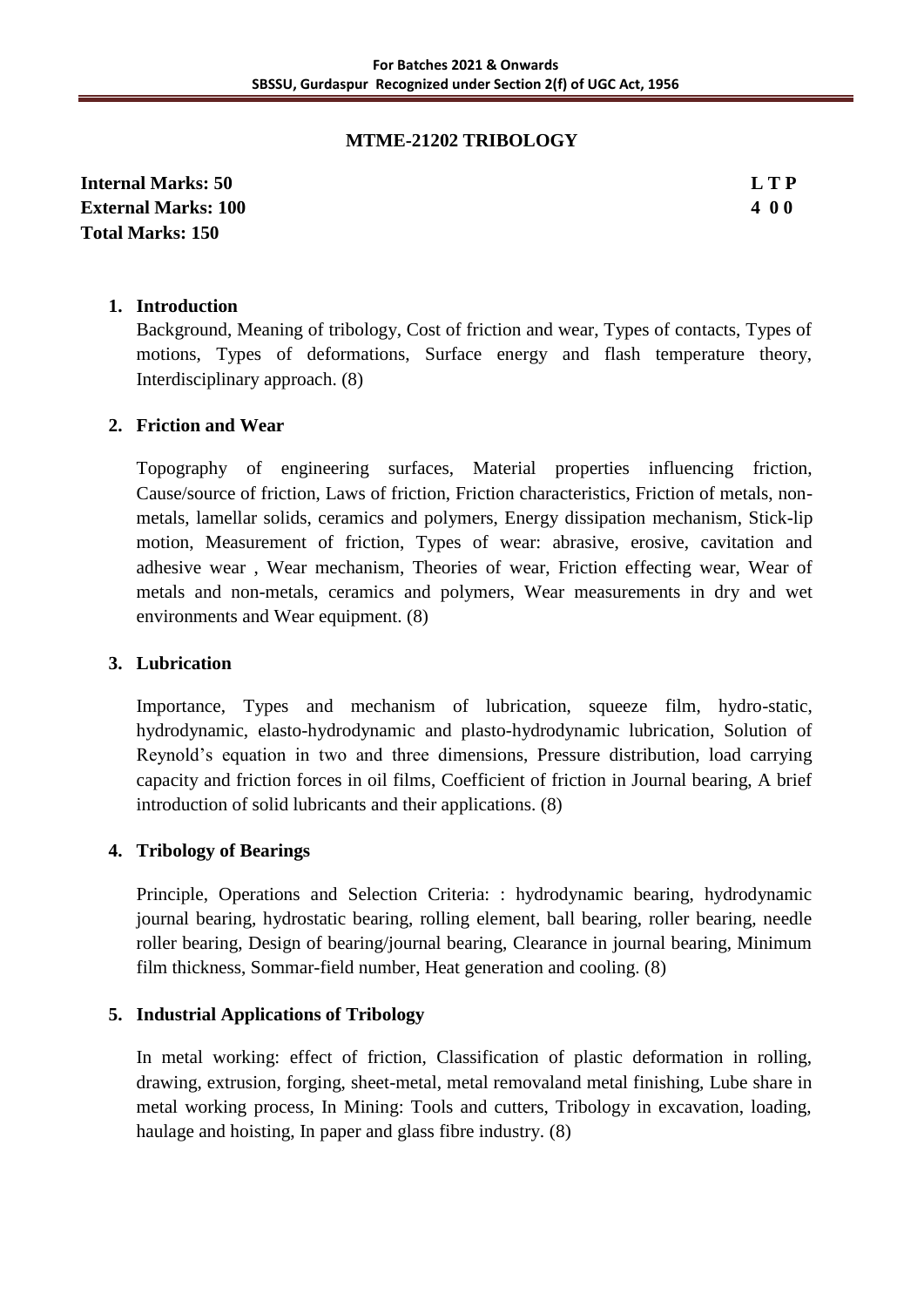- 1. Prasanta Sahoo, Engineering Tribology, PHI Learning Private Limited
- 2. Sushil Kumar Srivastava, Tribology in Industries, S. Chand and Company Limited
- 3. B. S. Prabhu, Industrial Tribology, Tribological Failure and Their Analysis
- 4. Gwidon W. Stachowiak and Andrew W. Batchelor, Engineering Tribology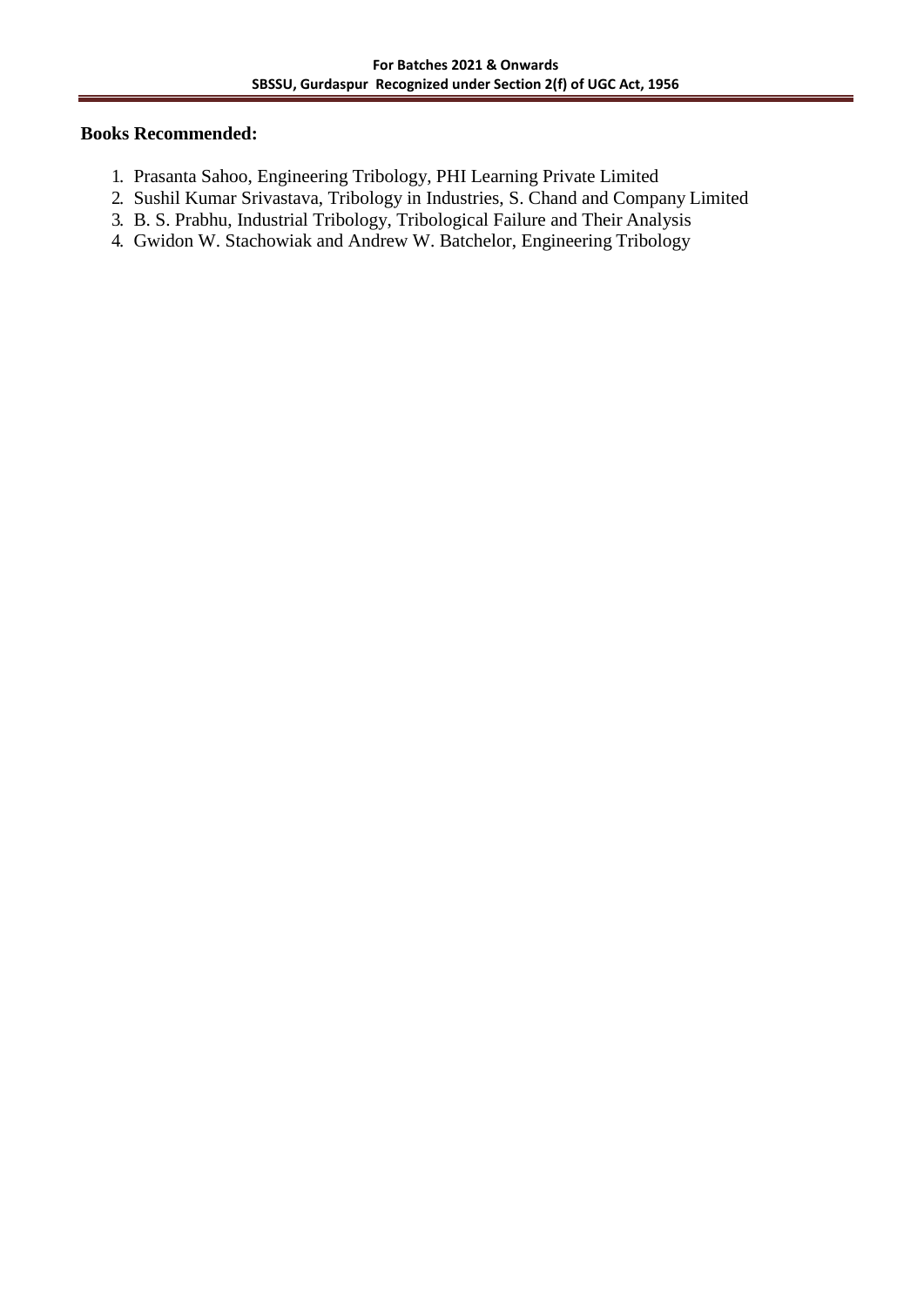## **MTME-21203 MODERN MANUFACTURING PROCESSES**

**Internal Marks: 50 L T P External Marks: 100 4 0 0 Total Marks: 150**

#### **1. Introduction**

Introduction to different advanced processes, importance and applications of advanced manufacturing processes. Overview: non-conventional machining Processes. (6)

## **2. Mechanical Machining Processes**

Abrasive jet machining, Ultrasonic machining, Abrasive flow finishing, Magnetic abrasive finishing, Water jet cutting, Abrasive water jet machining process: working principle, theory of material removal, process variables and parametric analysis, process performance, determination of material removal rate and surface finish. (8)

## **3. Thermodynamic Machining Processes**

Electrical discharge machining (EDM), Electrical discharge grinding (EDG), WEDM, LBM, PAM, EBM: working principle, theory of material removal, process variables and parametric analysis, process performance, determination of material removal rate and surface finish. (6)

## **4. Electrochemical and Chemical Machining Processes**

Chemical machining (ChM), ECM, ECG, electrochemical stream drilling (ESD), electrochemical deburring (ECDe), shaped tube electrolytic machining (STEM): working principle, theory of material removal, process variables and parametric analysis, process performance, determination of material removal rate and surface finish. (8)

## **5. Powder Metallurgy**

Important characteristics and methods of producing powders, Different techniques to form the miniature product from metal power, Extruding, Isostatic molding, Fibre metal process, Sintering Hot pressing. (6)

## **6. Special Manufacturing Processes**

Physical vapor deposition, chemical vapor deposition, thermal metal spraying and Additive manufacturing such as 3-D printing. (6)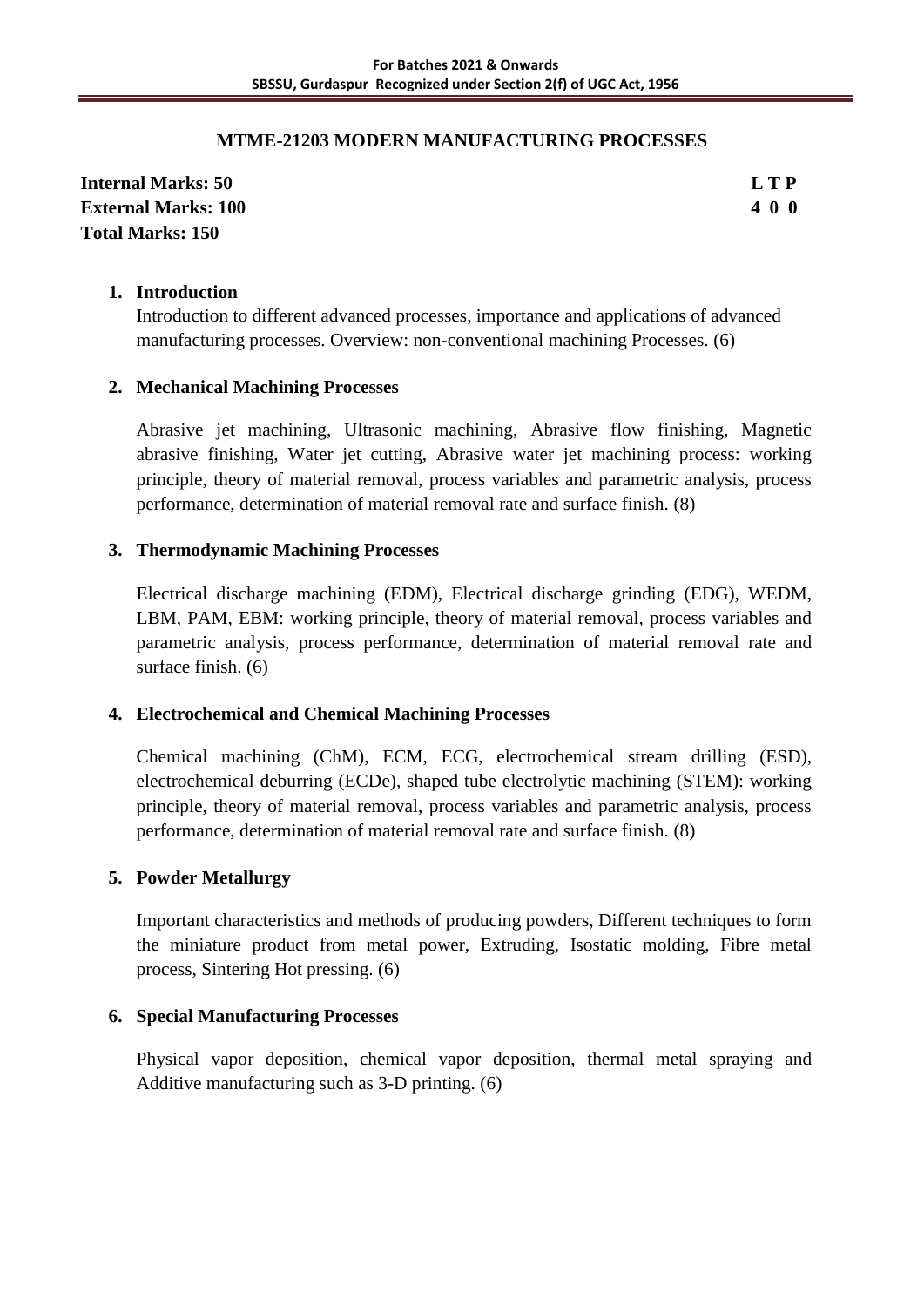- 1. Advanced Manufacturing Processes by G.F. Benidict, Marcel Deker publisher.
- 2. Non-conventional Machining Processes by P.K. Mishra, Narosa Publication.
- 3. Manufacturing Processes by B.H. Amsteal, Philip F. Ostwald & Myron L. Bengeman, John Wiley & Sons, eighth edition
- 4. Manufacturing Analysis by N. Cook.
- 5. Modern Machining Processes by P.C. Pandey and H.S. Shan, Tata McGraw-Hill Education
- 6. Advanced Machining Processes by V.K.Jain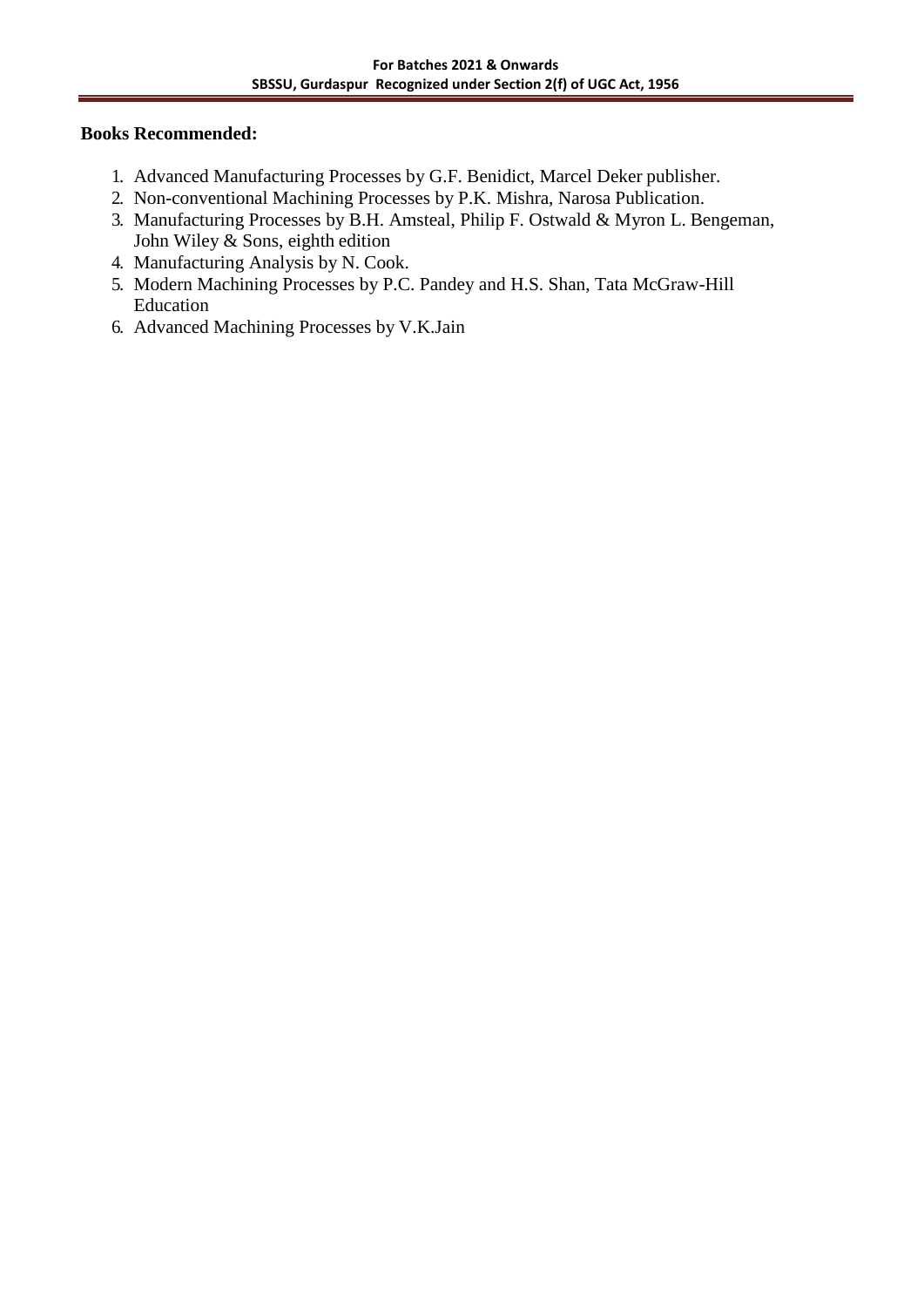## **MTME-21204 COMPUTATIONAL FLUID DYNAMICS**

## **Internal Marks: 50 L T P External Marks: 100 3 1 0 Total Marks: 150**

## **1. Introduction**

Motivation and role of computational fluid dynamics, concept of modeling and simulation. Benefits and limitations of CFD software tools. (6)

## **2. Governing Equations of Fluid Dynamics**

Continuity equation, momentum equation, energy equation, various simplifications, dimensionless equations and parameters, convective and conservation forms, incompressible hermos flows, source panel method and vortex panel method. (6)

## **3. Nature of Equations**

Classification of PDE, general Thermos of parabolic, elliptic and hyperbolic equations, boundary and initial conditions. (6)

## **4. Finite Difference Method**

Discretization, various methods of finite differencing, stability, method of solutions. (6)

## **5. Finite Volume Methods**

Integral Approach, discretization & Higher order scheme. (4)

## **6. Turbulence Modelling**

Turbulence, effect of turbulence on N-S equations, different turbulent modelling scheme, Error and uncertainty. (6)

## **7. Incompressible Viscous Flows**

Stream function-vorticity formulation, solution for pressure, applications to internal flows and boundary layer flows. (6)

- 1. Ghosdastidar, P. S., Computer Simulation of Flow and Heat Transfer, McGraw Hill (1998)
- 2. Roache, P. J., Computational Fluid Dynamics, Hermosa (1998).
- 3. Wendt, J. F., Computational Fluid Dynamics An Introduction, Springer-Verlag (2008).
- 4. Muralidhar, K. and Sundararajan, T., Computational Fluid Flow and Heat Transfer, Narosa (2008) 2nd ed.
- 5. Jaluria, Y. and Torrance, K. E., Computational Heat Transfer, Taylor & Francis (2003).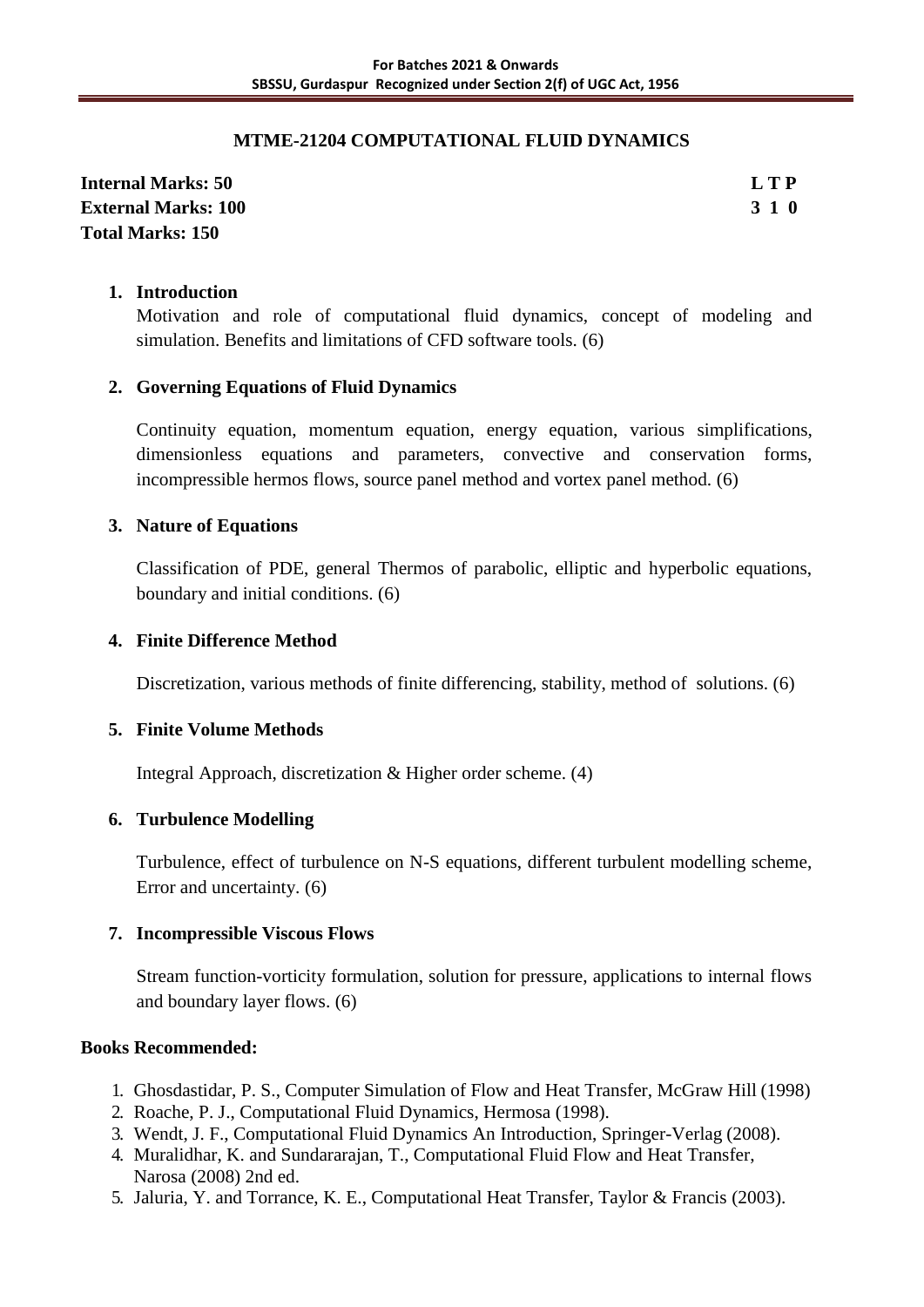## **MTME –21205 ADVANCED WELDING TECHNOLOGY**

## **Internal Marks: 50 L T P External Marks: 100 4 0 0 Total Marks: 150**

## **1. Introduction**

Classification of welding processes, weldability, welding defects, causes and remedies, weld thermal cycle, metallurgy of fusion welds, solidification mechanism and microstructural products in weld metal, epitaxial, cellular and dendritic solidification, metallurgical changes in weld metal, phase transformation during cooling of weld metal in carbon and low alloy steel, prediction of microstructures and properties of weld metal. Heat affected zone, re- crystallization and grain growth of HAZ, gas metal reaction, effects of alloying elements on welding of ferrous metals. Welding symbols, safety and hazards in welding. (8)

## **2. Welding Arc**

Arc efficiency, temperature distribution in the arc, arc forces, arc blow, electrical characteristics of an arc, mechanism of arc initiation and maintenance, role of electrode polarity on arc behaviour and arc stability, analysis of the arc; Effects of voltage/current, polarity, welding speed on bead geometry and mechanical properties of weld. (7)

## **3. Welding Consumables and Welding Power Sources**

Classification and selection of welding electrodes and filler rods, Welding fluxes, Role of flux ingredients and shielding gases, Electrode coatings, Arc welding power sources, Basic characteristics of power sources for various arc welding processes, duty cycles, AC, DC welding power source, DC rectifiers, thyristor controlled rectifiers, transistorized units, inverter systems, Arc length regulation in mechanized welding processes. (8)

## **4. Metal Transfer and Melting Rate**

Mechanism and types of metal transfer, forces affecting metal transfer, modes of metal transfer, metal transfer in various welding processes, effective of polarity on metal transfer and melting rate. (7)

## **5. Advanced Welding Processes**

Selection of suitable welding process, Theory, principle, technique, advantages, applications, limitations and analysis of advanced welding processes such as Electro-Slag welding, Thermit welding, Ultrasonic welding, Plasma arc welding, Electron Beam welding, Laser Beam welding, Friction welding, Friction stir welding, Forge welding, Diffusion welding, Explosive welding, Atomic hydrogen welding, Microwave welding, Hybrid welding; Resistance welding processes namely Spot, Seam, Projection, Up-set,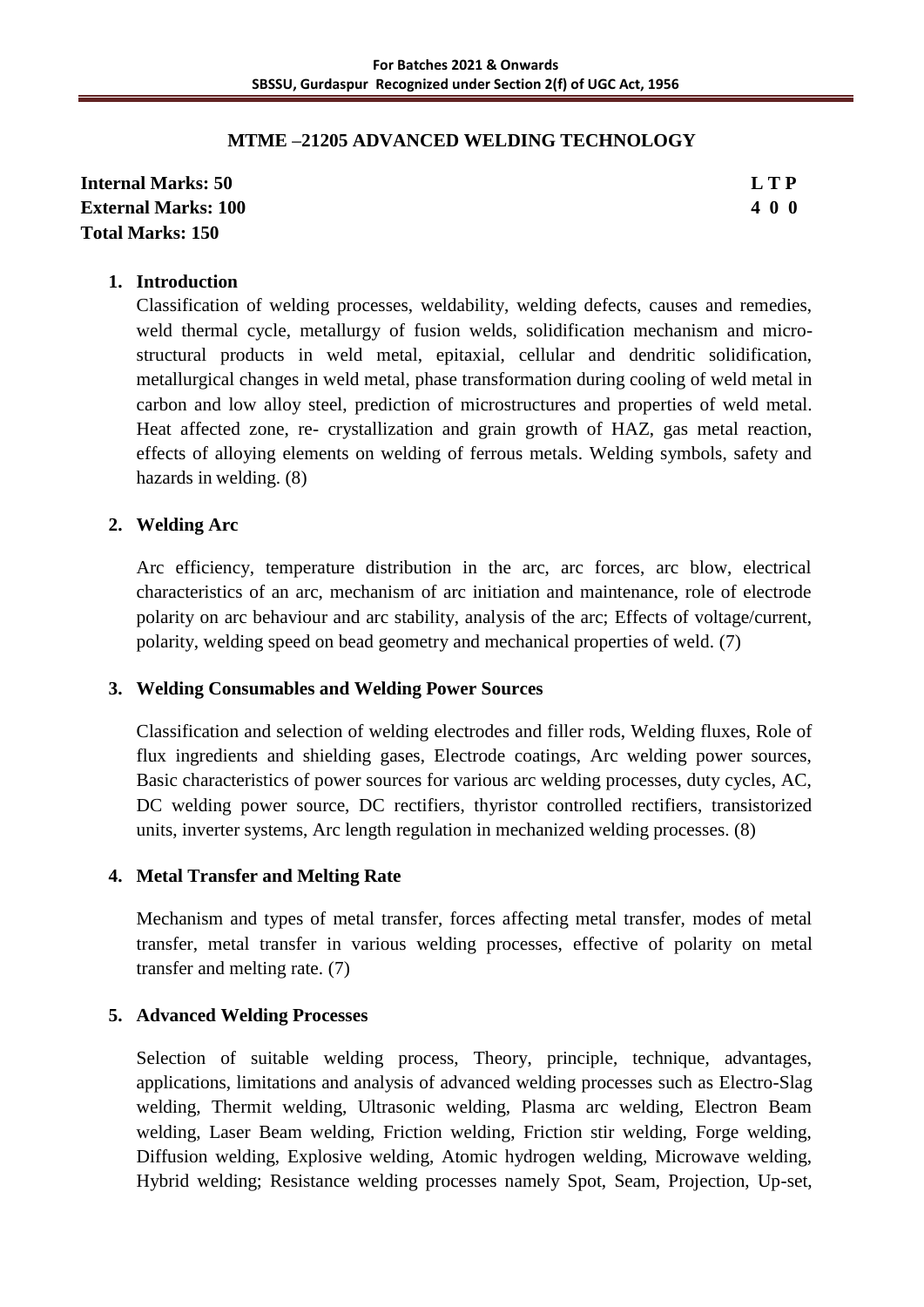Flash welding; Other basic welding processes such as Oxy-fuel gas welding, MIG welding, TIG welding, Submerged arc welding and Allied welding processes viz. Brazing, Braze welding, Soldering. (10)

- 1. R. S. Parmar, Welding Engineering and Technology, Khanna Publishers
- 2. P. N. Rao, Manufacturing Technology, Foundry, Forming and Welding, Tata McGraw Hill
- 3. Jean Cornu, Advanced Welding Systems, IFS
- 4. Richard L Little, Welding and Welding Technology, Tata McGraw Hill
- 5. Rossi, Welding Technology, McGraw Hill
- 6. Koenigsberger and Adaer, Welding Technology, Macmillan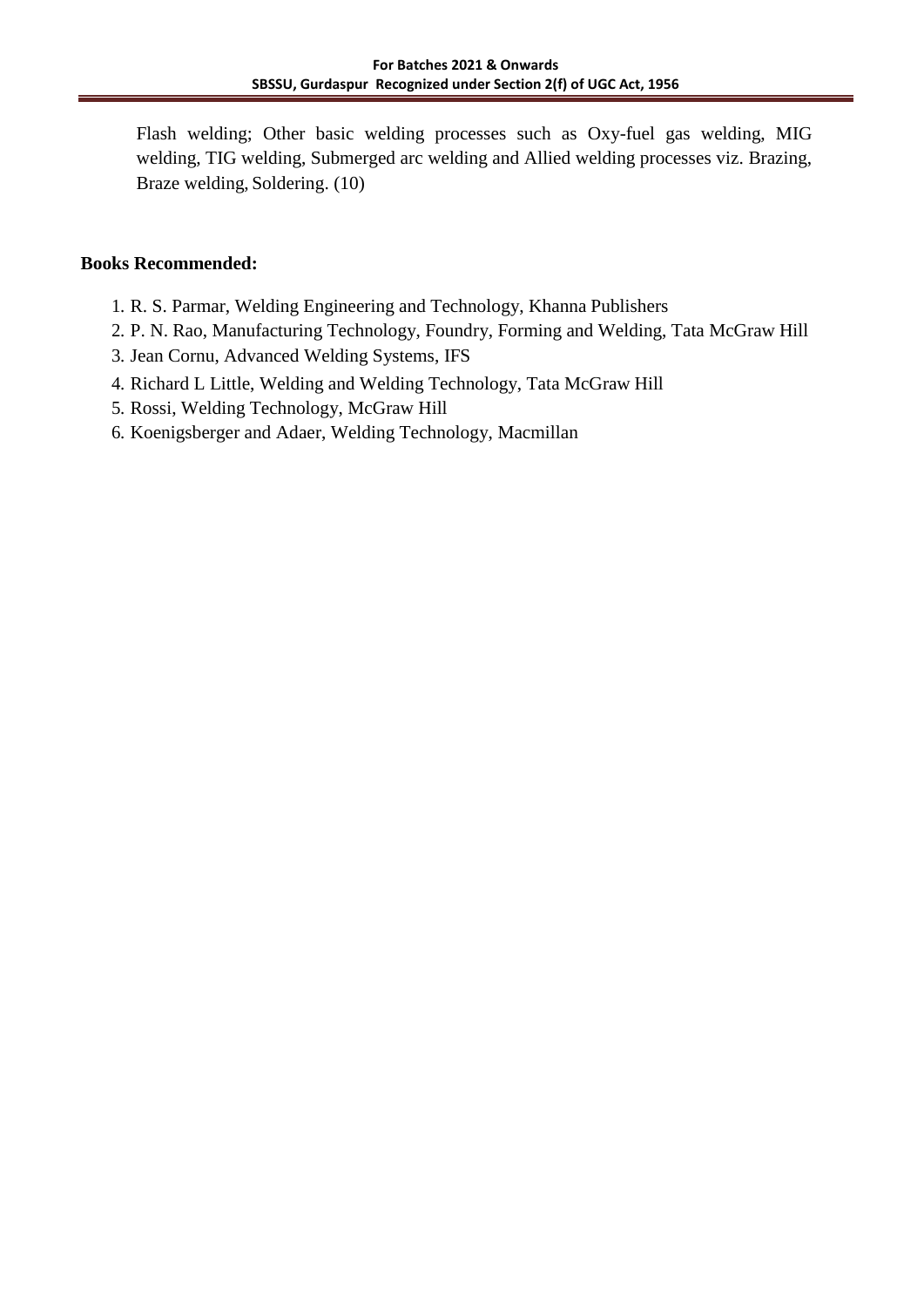## **MTME – 21206 ADVANCED MATERIAL CHARACTERIZATION TECHNIQUES**

| <b>Internal Marks: 50</b>  | LTP |
|----------------------------|-----|
| <b>External Marks: 100</b> | 400 |
| <b>Total Marks: 150</b>    |     |

## **1. Introduction**

Materials characterization - definition; importance and application. Principles and general methods of compositional, structural and defect characterization. (6)

## **2. Diffraction Techniques**

X-ray diffraction: Introduction, principles, Instrumentation, Specimen preparation, Types of analysis, Data collection for analysis, Applications, Limitations applications and limitations. (7)

## **3. Microscopy**

Optical, electron (TEM & SEM) and electron microprobe analysis, scanning probe methods (STM, AFM, EFM, MFM etc.): Introduction, principles, Instrumentation, Specimen preparation, imaging modes, applications and limitations. (7)

## **4. Optical Spectroscopy**

UV, visible, IR and Raman spectroscopy: Introduction, principles, Instrumentation, Specimen preparation, imaging modes, applications and limitations. (7)

## **5. Electron Spectroscopy**

Auger and photoelectron spectroscopy: Introduction, principles, Instrumentation, Specimen preparation, imaging modes, applications and limitations. (6)

## **6. Thermal Methods**

DTA, TGA, DSC, TMA and DMA: Basic principles, Instrumentation, working principles, Applications, Limitations. (7)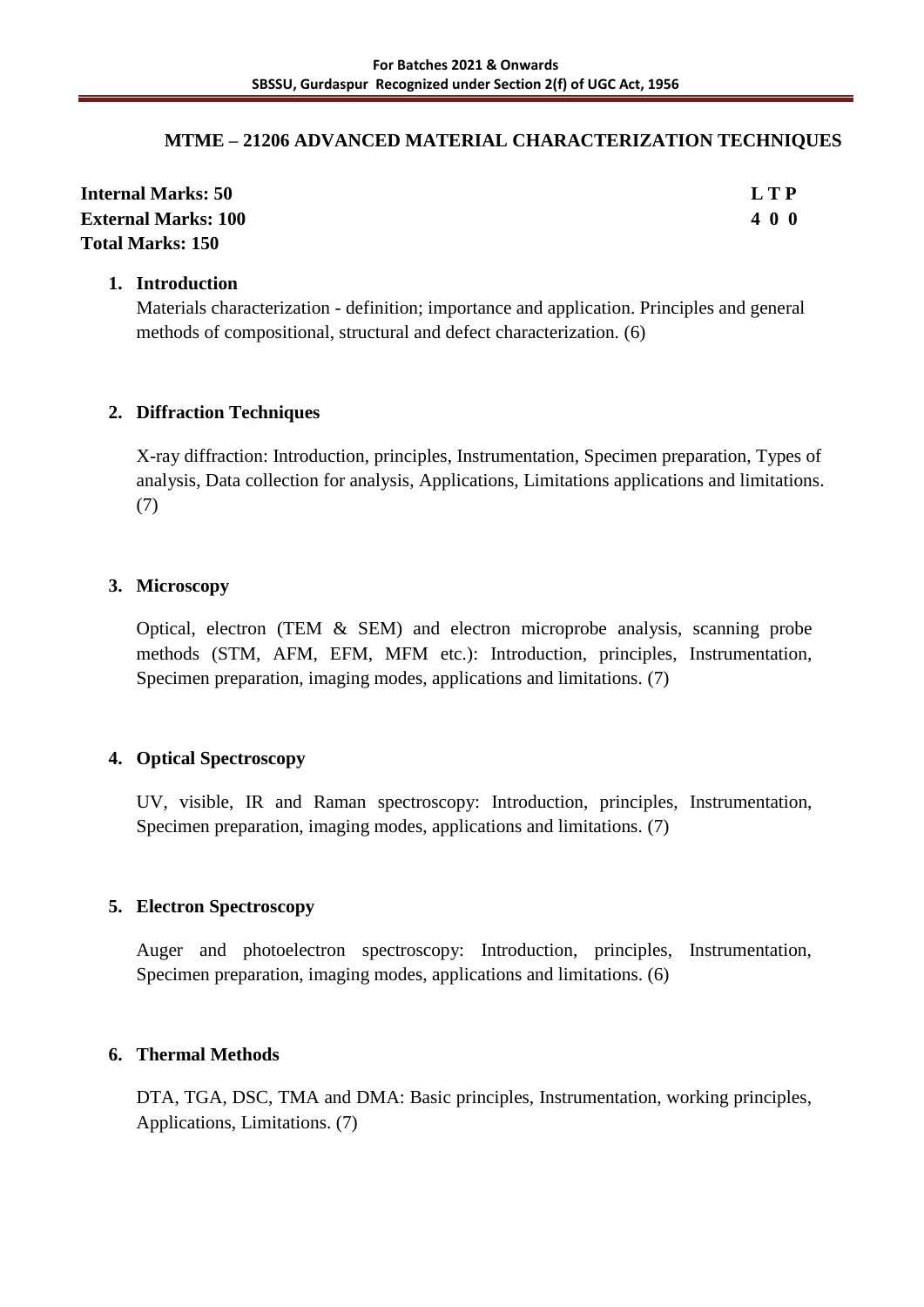- 1. Materials Characterization Techniques- Sam Zhang, Lin Li, Ashok Kumar
- 2. Materials Characterization-Yang Lang
- 3. Auger and X-ray photoelectron spectroscopy- D. Briggs and M. P. Seah
- 4. An Introduction to Material Characterization- P. R. Khangaonkar
- 5. Materials Characterization, ASM Hand Book Vol. 10, Edited by: ASM International Handbook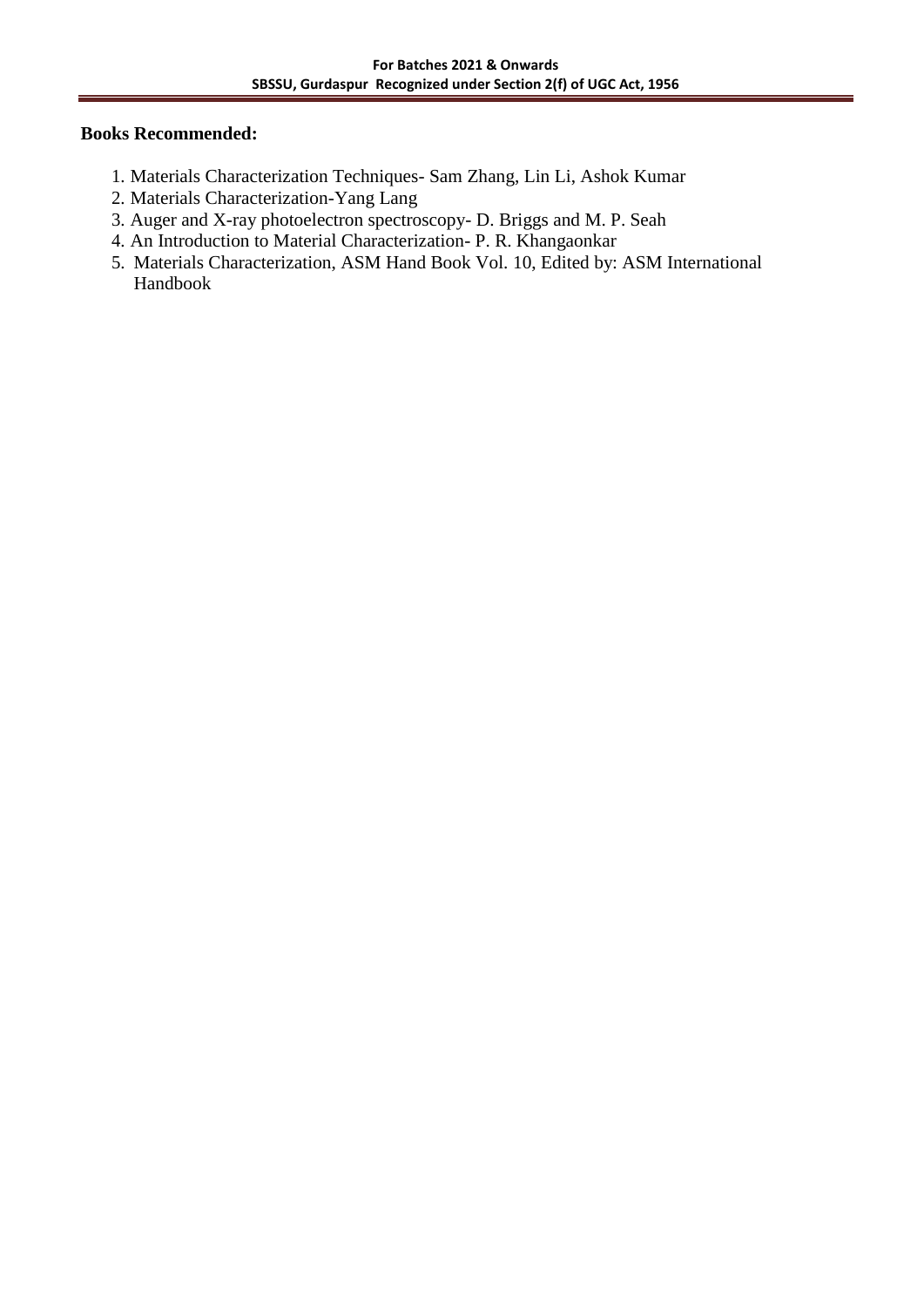## **MTME – 21207 RAPID PROTOTYPING**

**Internal Marks: 50 L T P External Marks: 100 4 0 0 Total Marks: 150**

## **1. Introduction to Rapid Prototyping**

Classification of Manufacturing Processes, Introduction to Rapid Prototyping, Rapid Prototyping and its Impact, Engineering design process, Product development, Product Prototyping and Product Development, Need of Product Prototyping, Prototype Planning and Management, Product and Prototype Cost Estimation, Prototype Design Methods and tools.  $(6)$ 

## **2. Materials Selections and Product Prototyping**

Geometrical Modelling Techniques, Wireframe Modelling, Surface Modelling and solid modelling, Prototyping Materials, Modelling of Material Properties, Modelling and Design of Materials and Structures. (7)

## **3. Rapid Prototyping Processes**

Rapid Prototyping Overview, Rapid Prototyping Procedure, Liquid-Based RP Processes, Solid-Based RP Processes, Powder-Based RP Processes. (6)

## **4. Direct Digital Prototyping and Manufacturing**

Solid Models and Prototype Representation, Reverse Engineering for Digital Representation, Prototyping and Manufacturing Using CNC Machining, Fully Automated Digital Prototyping and Manufacturing. (7)

## **5. Direct Methods for Rapid Tool Production**

Classification of Direct Rapid Tool Methods, Direct ACESTM Injection Moulds, Laminated Object Manufactured (LaM) Tools, DTM Rapid Tool, Sand Form, EOS Direct Tool Process, Direct Metal Tooling using 3Dp. applications of Rapid Prototyping: Functional Models, Pattern for Investment and Vacuum Casting, Medical Model, and Art Models, Engineering Analysis Models. (8)

## **6. Indirect Methods for Rapid Tool Production**

Metal Deposition Tools, RTV Tools, Epoxy Tools, Ceramic Tools, Cast Metal Tools, Investment Casting, Fusible Metallic Core, Sand Casting, Keltool Process. (6)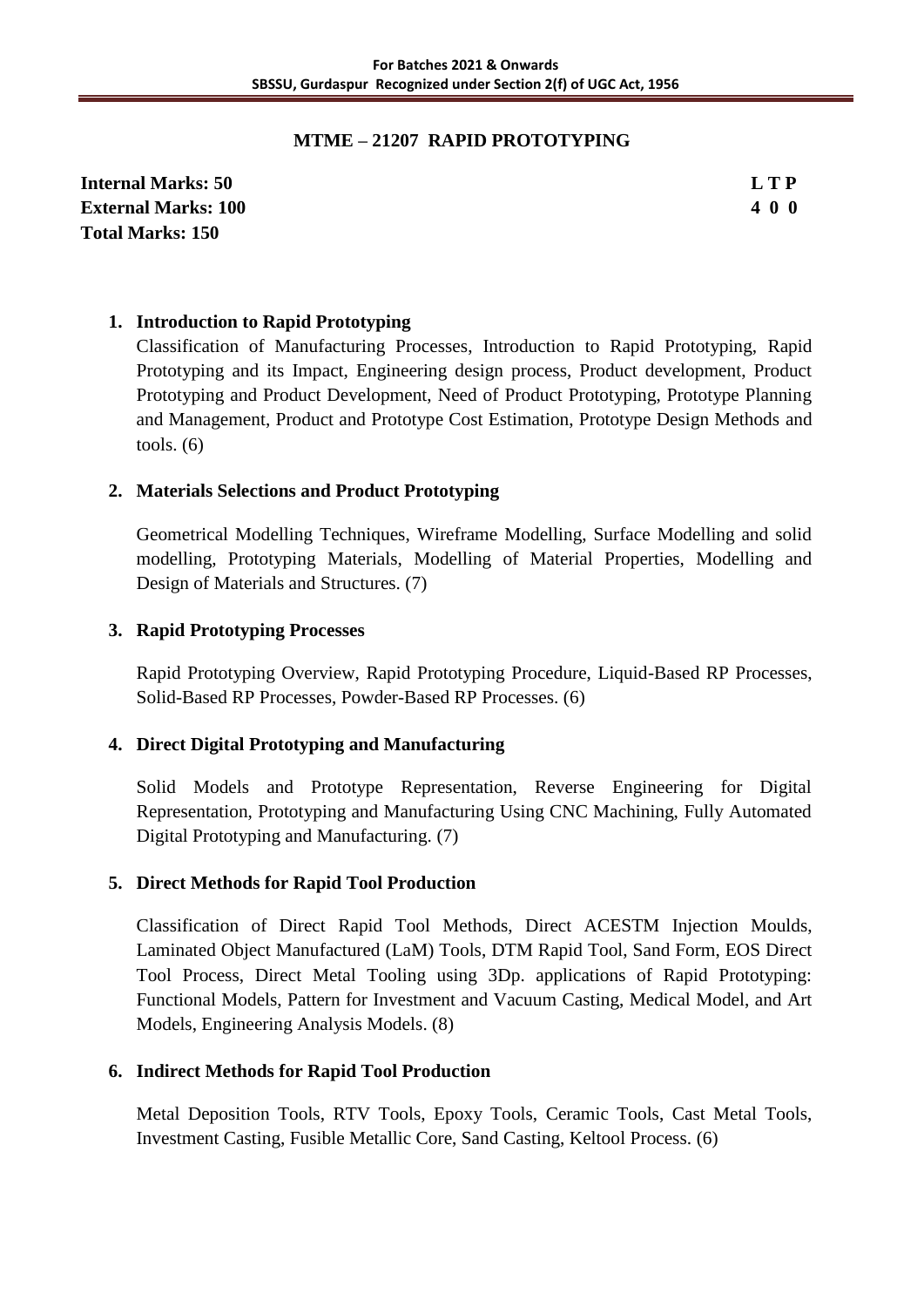- 1. Rapid prototyping and engineering applications by Frank W. Liou, CRC press publications.
- 2. Rapid manufacturing by DT Pham & SS Dimov, Springer
- 3. Product design by Kevin otto &, kristin wood, Pearson publication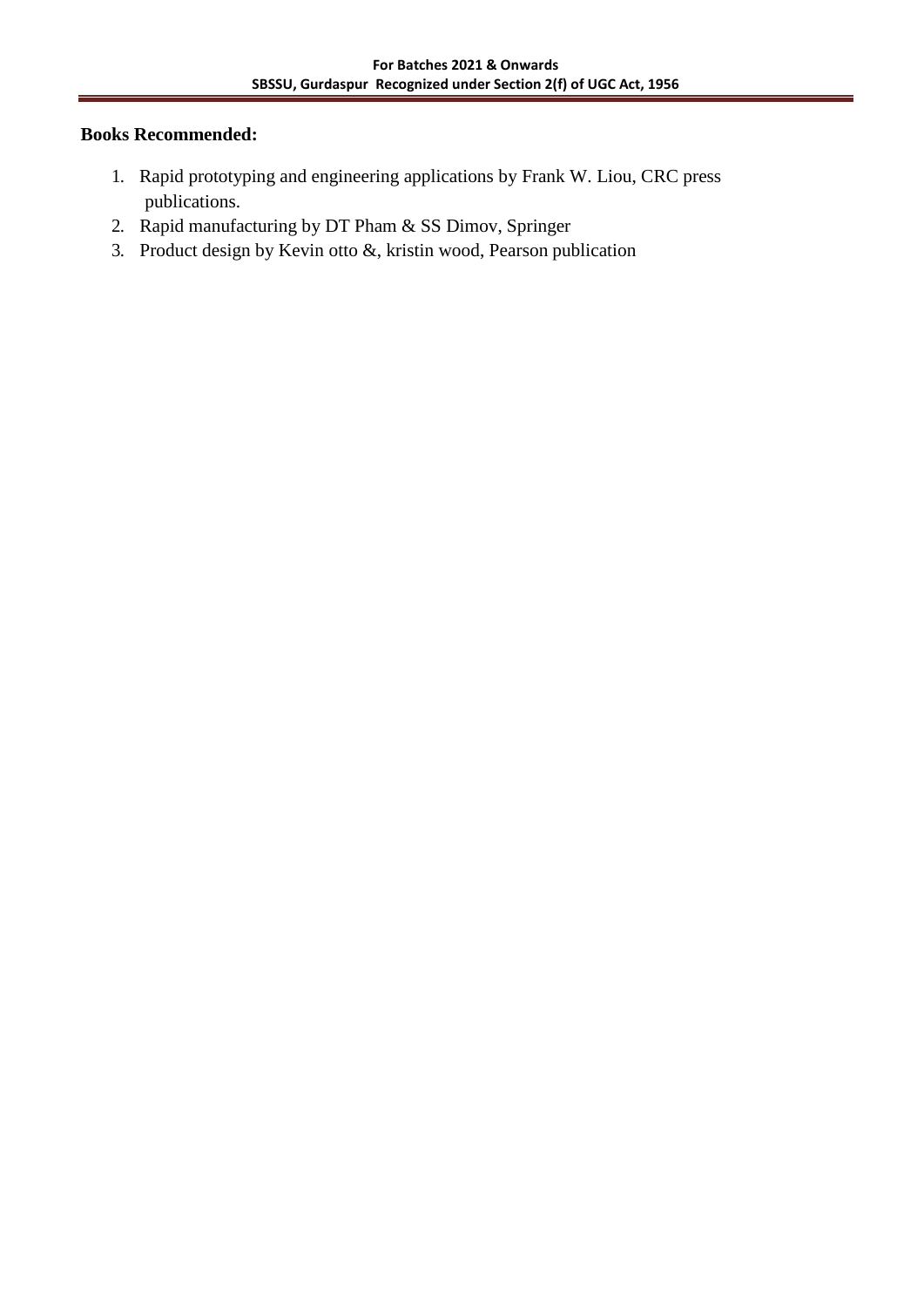## **MTME – 21208 ADVANCED METAL CUTTING**

## **Internal Marks: 50 L T P External Marks: 100 4 0 0 Total Marks: 150**

## **1. Introduction**

Machining fundamentals: work-tool contact, machinable surface, Kinematics of work tool interaction, kinematic elements involved in metal cutting action during different processes, Steriometry of cutting tools: basic shape of cutting tool, tool in hand and system of Tool Nomenclature, standards, Tool Geometry, tool point reference system. Method of master line for rake angle, vector method for rake angle inter relationship. (4)

## **2. Oblique Cutting**

Normal chip reduction coefficient under oblique cutting, True shear angle, effective rake, influx reg on consideration for deformation, Direction of maximum elongation, effect of cutting variables on chip reduction coefficient, Forces system in oblique cutting, effect of wear land on force system. Force system in milling, effect of helix angle, vulf's method, spaan's model for oblique cutting. (5)

## **3. Mechanism of Chip Formation**

Deformation of uncut layer in shear, Methods for frozen chip samples, classification of chips, mechanics of chip curl, factors involved in chip formation analysis, Dynamic shearing strain in chip formation, Effect of nose radius, effect of cutting variables on chip reduction coefficient. (5)

## **4. Cutting Forces and Dynamometer**

Measurement of forces, basic requirement in force measuring techniques, transducers for force measurement, design requirement of dynamometers, different types of force measuring instruments, dynamics of dynamometers, dynamometers for measurement of forces during turning, drilling and milling. Effect of cutting variables on cutting forces. Theoretical determination of cutting forces: Ernst and Merchants upper bond solution, Merchant's second solution and machining constant. (5)

## **5. Fundamental Factors Which Effect Tool Forces**

Correlation of standard mechanized test. (Abuladze-relation), nature of contact and stagnant phenomena, Rates of strains, shear strain and normal strains distribution, Kinetic coefficient of friction analysis, Built up edge phenomena, Effect of cutting variables on BUL and BUE. (4)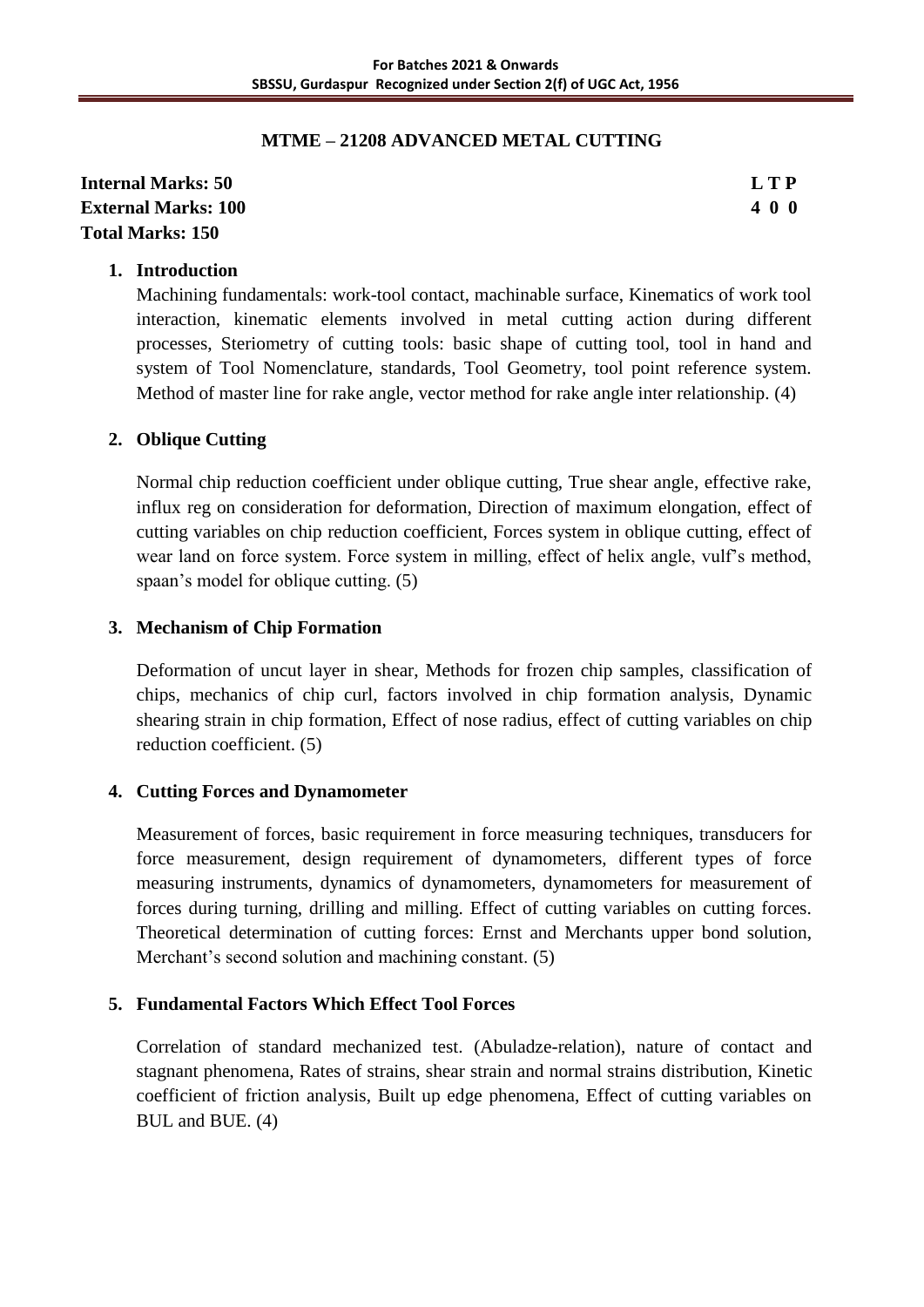## **6. Failure of Cutting Tools**

Tool materials, tool failure, analysis of plastic failure (Form stability criterion), Analyzing failure by brittle fracture, wear of cutting tools, criterion, Flank and creature wear analysis, optimum tool life, tool life equations (Taylor's, woxen etc.) Tool life test, machining optimization predominant types of wear: flank, crater, abrasive, adhesive, diffusion wear models, wear measurements techniques, Theory of tool wear, oxidative, Mathematical modeling for wear, Test of machinability and influence of metallurgy on machinability. (5)

## **7. Economics of Machining**

Economic tool life; Gilbert's Model, Optimal cutting speed for Maximum production; Maximum profit cutting speed, objective criteria for optimization, selection of optimum cutting parameters under various restrictive conditions, Brewer and Reuda;s optimization for maximum power constraint and maximum feed, Bjrcke's Generalized Model, Sensitivity analysis in Machining economics, Economy based on Non Taylorian Tool life laws; Economics of multipass cutting. (4)

## **8. Advance Metal Machining**

Composite cutting, ceramic and super alloys cutting, cutting tool selection, process parameters and geometry effect on machinability during cutting of composite, ceramics and super alloys. (4)

## **9. Surface Integrity and Finishes**

Surface metallurgy and topography, factors affecting the surface quality, the numerical assessment of the machined surface, ISO recommendation for assessment of machined surface, super finishing processes, and kinematics of super finishing. Mechanics of lapping and honing, three body abrasion. (4)

- 1. Metal cutting theory and practice by A. Bhattacharyya, Central book, Publisher, Calcutta-9
- 2. Metal cutting by M. Shaw
- 3. Manufacturing Science by Amitava Ghosh, and Asok kumar Mallik, Affiliated East-West Press Private Limited, New Delhi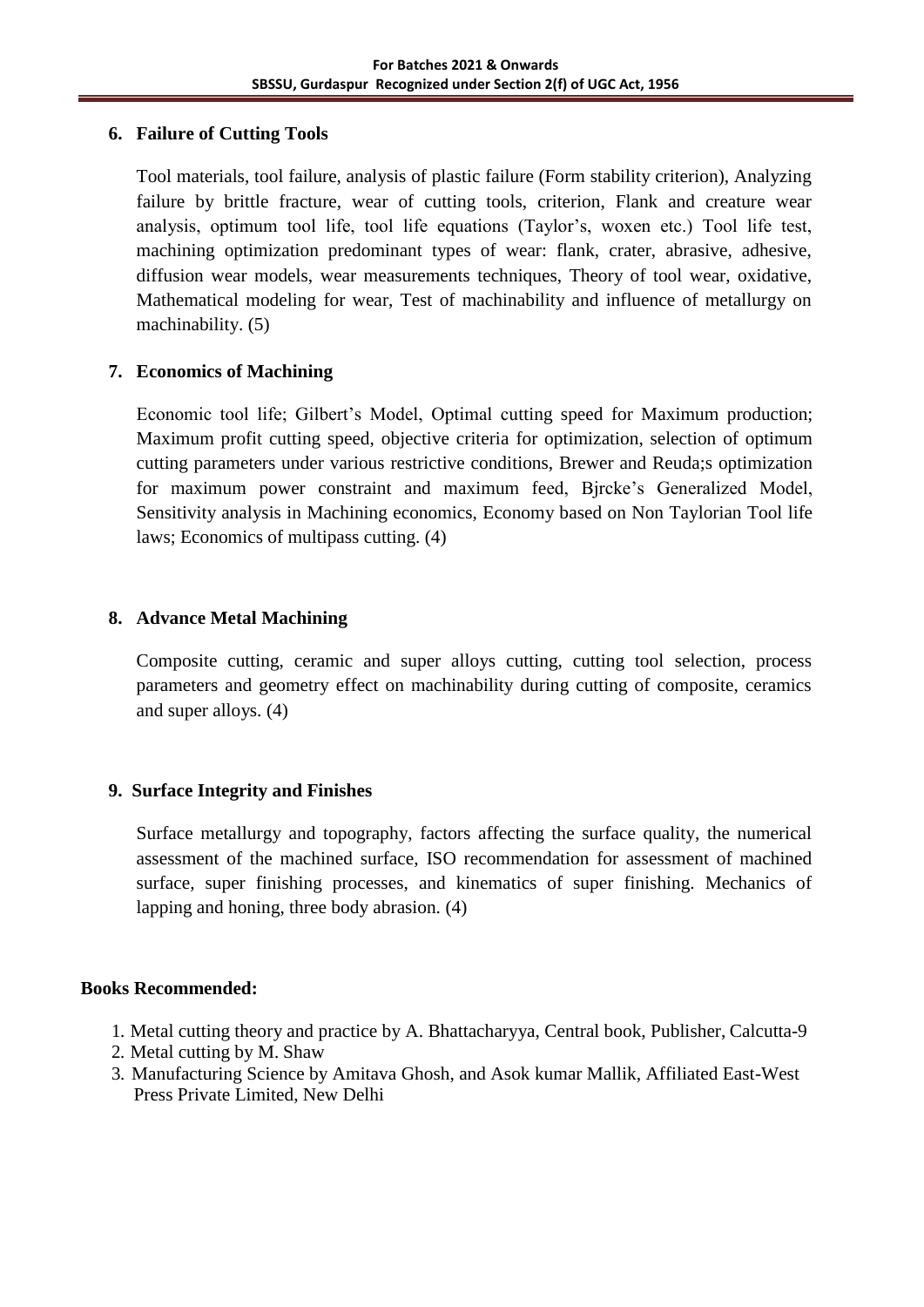## **MTME – 21209 ADVANCED CASTING PROCESSES**

## **Internal Marks: 50 L T P External Marks: 100 4 0 0 Total Marks: 150**

#### **1. Introduction**

Ferrous and non-ferrous materials and their properties, Pattern materials, types and allowances, Characteristics, Ingredients and additives of moulding sand, core sands, Structure of silica and different types of clays, bonding mechanism of silica-water-clay system, Swelling of clays, sintering adhesion and colloidal clay, silica grain shape and size distribution, standard permeability A.F.S. clay, Special sand additives. (8)

#### **2. Solidification of Metals**

Nucleation and growth in metals and alloys, Free energy concept, Critical radius of nucleus, Segregation, Progressive and directional solidification, Constitutional super cooling, Columnar equiacquiesced and dendritic structures, Freezing of alloys, Centreline feeding resistance, Rate and time of solidification, mould constant, Fluidity of metals, Volumes redistribution, Solidification simulation, Analysis of the process. (8)

#### **3. Gate and Riser Design**

Various elements of gating system, gating-system design for ferrous and non-ferrous materials, Top, bottom and inside gating, Different methods for riser design, Riser design shape, size and placement, Effect of appendages on risering, Effective feeding distances for simple and complex shapes, Use of chills, Aspiration of gases, Directional solidification stresses in castings, Metal mould reactions, Expansion scale and metal penetration, Analysis of the process. (8)

## **4. Advanced Casting Processes**

Investment casting, Shell mould casting, Full mould casting, Vacuum casting, Die casting, Permanent mould casting, Continuous casting, Centrifugal casting, Squeeze casting, Slush casting. (8)

## **5. Casting Defects, Heat-Treatment of Castings and Moulding Sand Testing**

Casting defects, causes and remedies; Heat treatment of steel, iron and stainless-steel castings; Moulding sand testing and control, Repair and salvage of castings, Quality control in foundries. (8)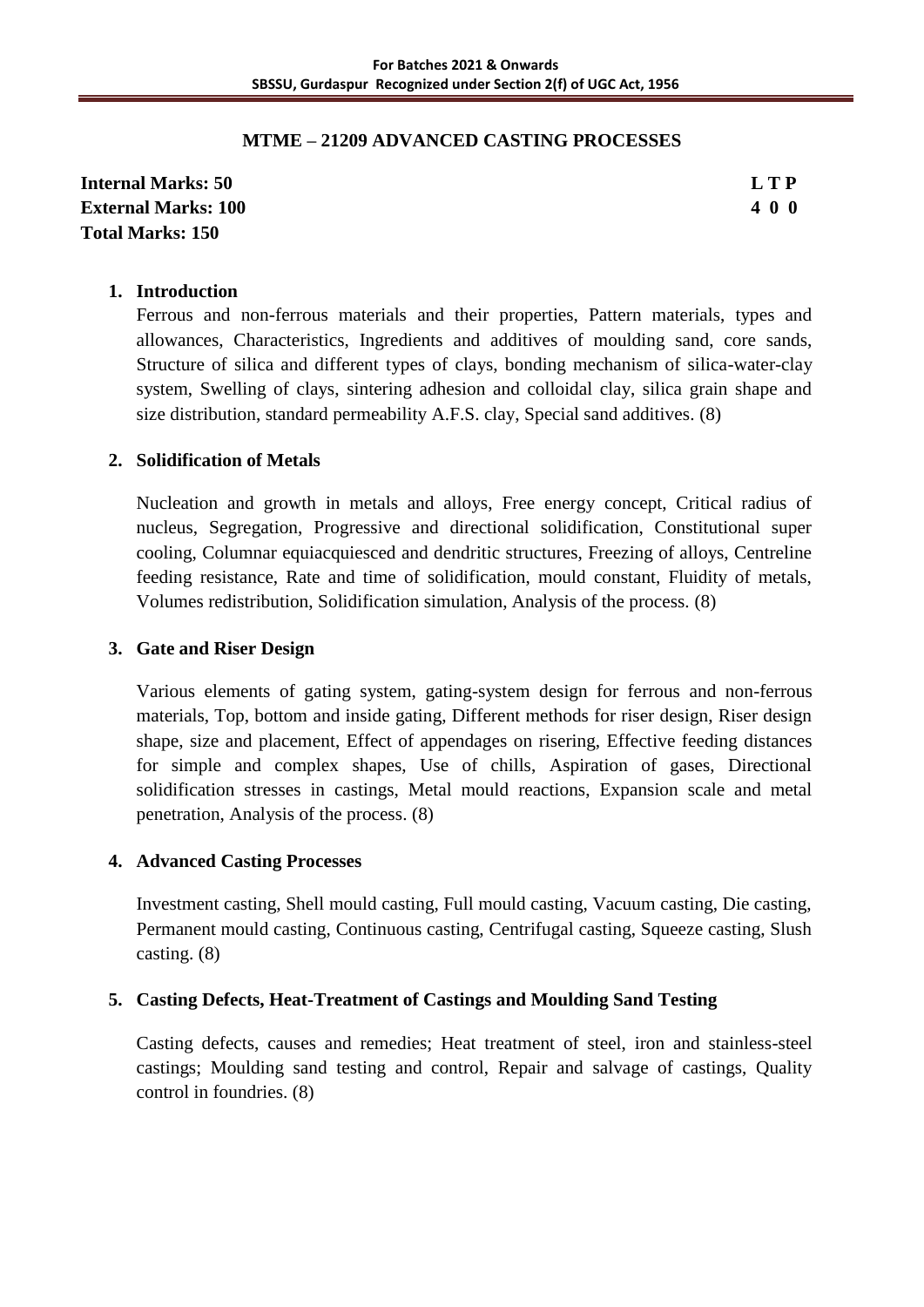1. Flimm, Fundamentals of Metals Casting, Addison Wesley

2. P. N. Rao, Manufacturing Technology - Foundry, Forming and Welding, Tata McGraw Hill

- 3. Heine Loper and Resenthal, Principles of Metal Casting, McGraw Hill
- 4. Salman &Simans, Foundry Practice, Issac Pitman
- 5. Richard W. Heine, Principles of Metal Casting Processes, McGraw Hill
- 6. P. L. Jain, Principles of Foundry Technology, Tata McGraw Hill
- 7. Metals Handbook Metal Casting, ASME